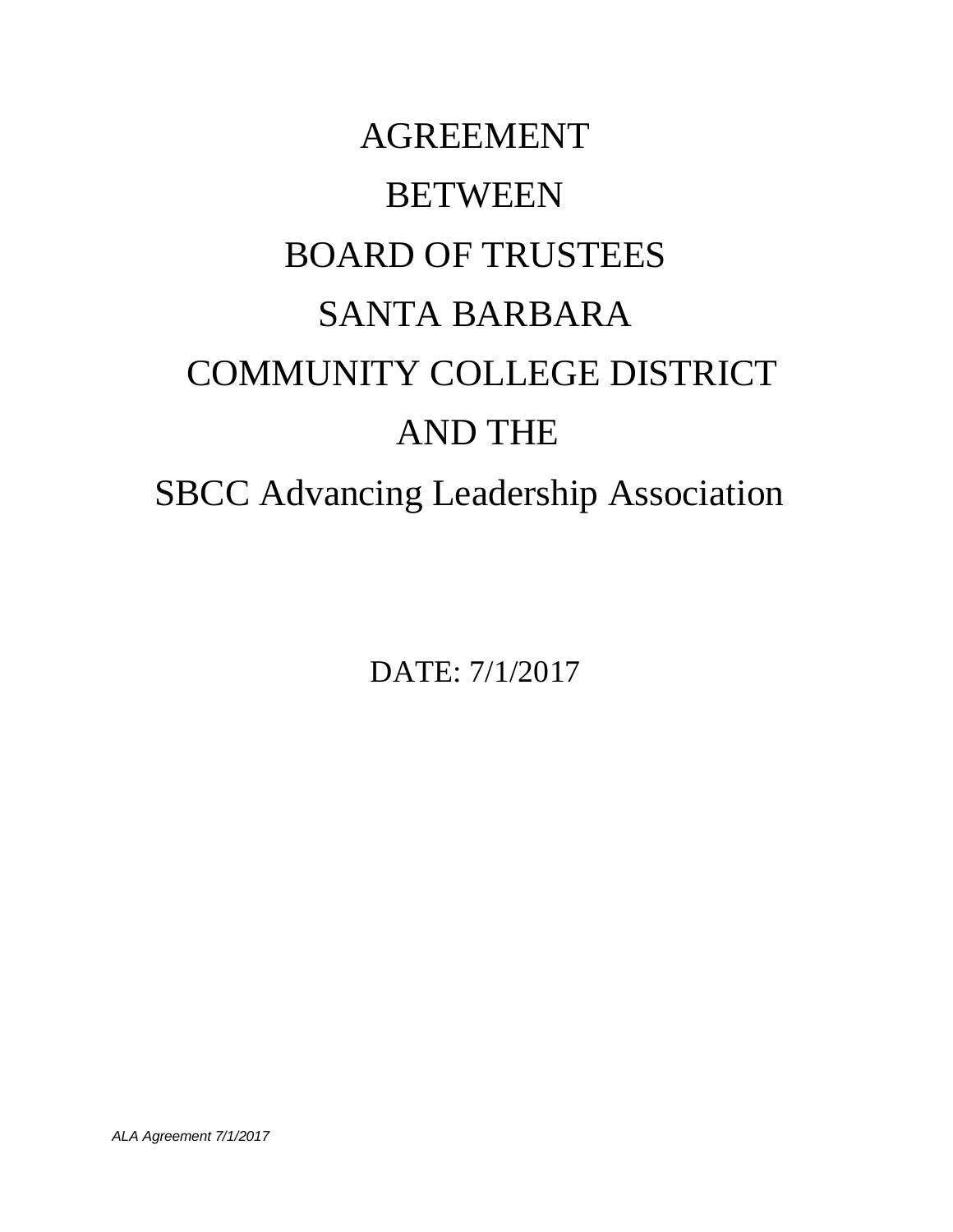### **TABLE OF CONTENTS**

PREAMBLE ARTICLE 1: REPRESENTATION Section 1: Recognition Section 2: Support of Agreement Section 3: Effect of Agreement Section 4: Forms ARTICLE 2: TERM Section 1: Term ARTICLE 3: RIGHTS OF ADVANCING LEADERSHIP ASSOCIATION REPRESENTATIVES Section 1: Advancing Leadership Association Access Section 2: Information Section 3: Advancing Leadership Association Representatives ARTICLE 4: WAGES AND INCENTIVES Section 1: Salary Schedules Section 2: Service Increments Section 3: Doctoral Stipend Section 4: Professional Growth Section 5: Course Enrollment Section 6: Tuition Reimbursement ARTICLE 6: LEAVES OF ABSENCE Section 1: Sick Leave Section 2: Extended Sick Leave Section 3: Bereavement Leave Section 4: Catastrophic Illness Leave Donation Program Section 5: Jury Duty Leave Section 6: Personal Necessity Leave Section 7: Military Leave Section 8: Leaves of Absence without Pay Section 9: Vacation ARTICLE 7: HEALTH AND WELFARE BENEFITS ARTICLE 8: LAYOFF – CLASSIFIED MANAGERS Section 1: Layoff ARTICLE 9: LAYOFF -- EDUCATIONAL ADMINISTRATORS Section 1: Layoff for Lack of Work or Funds Section 2: Assignment of Duties Section 3: Grounds for Layoff Section 4: Notice of Action Section 5: Retreat Rights ARTICLE 10: MANDATORY BUY OUT OF EMPLOYMENT - EDUCATIONAL ADMINISTRATORS AND CLASSIFIED MANAGERS Section 1: Mandatory Buy Out of Employment Section 2: Terms of Buy Out Section 3: Notice of Decision to Buy Out Section 4: Limitation on Right of Mandatory Buy Out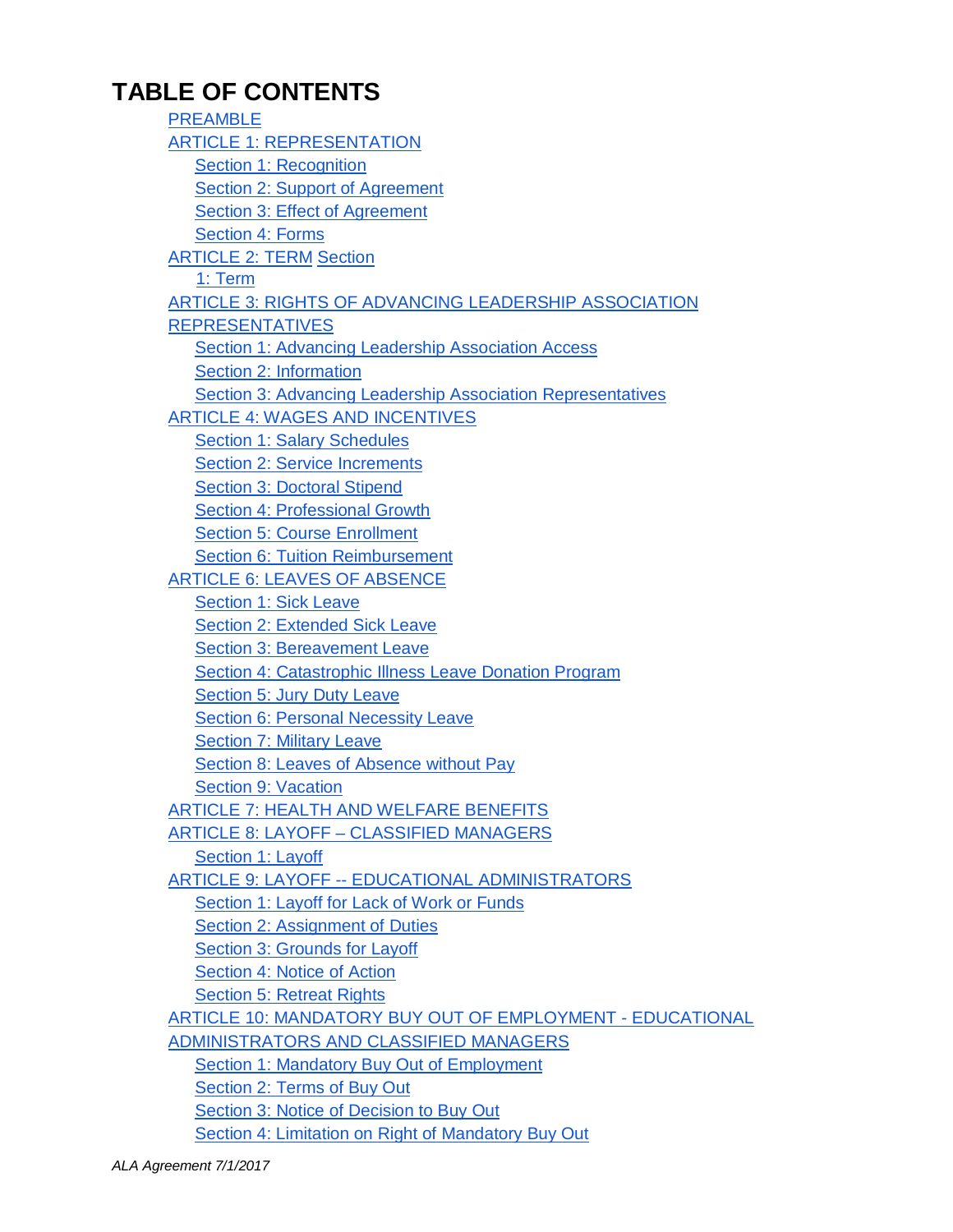Section 5: Mandatory Buy Out as Resignation ARTICLE 11: LENGTH OF INDIVIDUAL EMPLOYMENT APPOINTMENT -- EDUCATIONAL ADMINISTRATORS AND CLASSIFIED MANAGERS Section 1: Individual Employment Appointment Section 2: Length of Appointment Section 3: Contract Renewal Section 4: Non-Renewal of Appointment Section 5: Notice of Nonrenewal Section 6: Contents of Notice of Nonrenewal Section 7: Retreat Rights Following Non-Renewal of Appointment Section 8: Appeal of Decision Not to Renew Appointment ARTICLE 12: GRIEVANCE PROCEDURE Section 1: General Section 2: Purpose Section 3: Process Step 1 – Informal Level Step 2 – Formal Level Step 3 – Vice President of Human Resources Step 4 – Superintendent/President Review Step 5 – Mediation Section 5: Timelines and Process Protocols Section 6: Release Time Section 7: Right to Representation Section 8: Documents and Recordkeeping ARTICLE 13: DISCIPLINE AND DISCHARGE Section 1: TBD - BPAP ARTICLE 14: PERSONNEL FILE Section 1: General Provision Section 2: Usage Of Personnel File Section 3: Access to Personnel Files ARTICLE 15: PROBATIONARY EVALUATION & PROGRESS REPORTS ARTICLE 16: EARLY RETIREMENT INCENTIVE PROGRAM Section 1: Eligibility Section 2: Medical Section 3: Employment with the District ARTICLE 17: DOMESTIC PARTNER COVERAGE PROCEDURES APPENDIX A: Tuition Reimbursement Procedures for Advanced Degree Study APPENDIX B: HEALTH AND WELFARE BENEFITS APPENDIX C: RECLASSIFICATION REQUEST PROCEDURE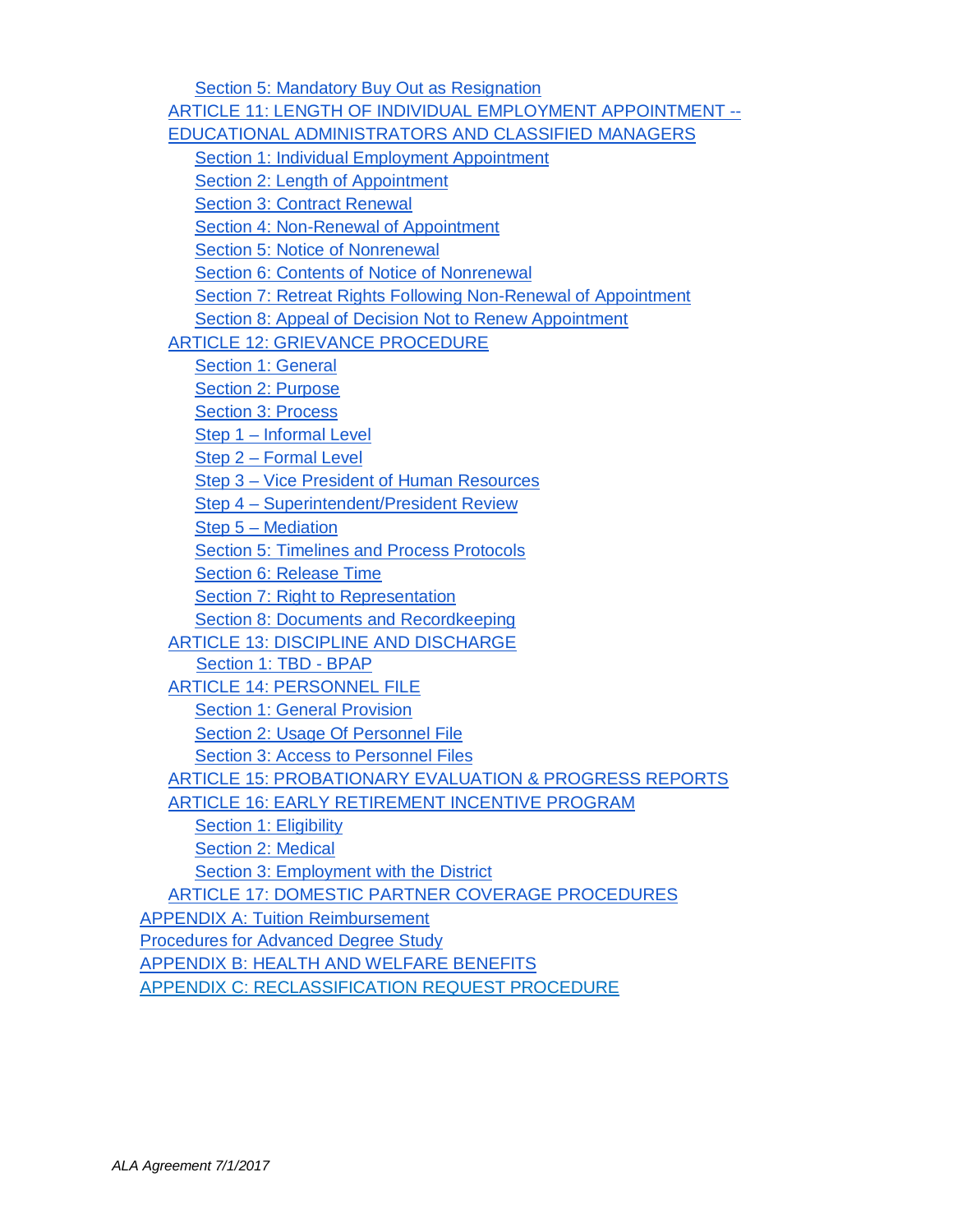# **PREAMBLE**

This Agreement contains the terms negotiated between the Santa Barbara Community College District and the Advancing Leadership Association concerning terms and conditions of employment for Management.

# **ARTICLE 1: REPRESENTATION**

#### **Section 1: Recognition**

1.1 The Board of Trustees recognizes the Advancing Leadership Association group as the exclusive representative of those employees included in the Management Group. Membership includes Classified Managers, Classified Supervisors, and Educational Administrators.

Classified Managers are those classified administrators, regardless of job description, having significant responsibilities for formulating District policies or administering District programs other than the educational programs of the District.

Classified Supervisors are those classified administrators, regardless of job description, having authority to hire, transfer, suspend, recall, promote, discharge, assign, reward, or discipline other employees, or having the responsibility to assign work to and direct them, adjust their grievances, or effectively recommend such action.

Educational Administrators are those who exercise direct responsibility for supervising the operation of or formulating policy regarding the instructional or student services programs of the District.

#### **Section 2: Support of Agreement**

2.1 The District and the Advancing Leadership Association group agree that it is to their mutual benefit to engage in interest-based resolution of differences through the interest-based negotiation process. It is further agreed that the District and Advancing Leadership Association will support this Agreement during the term of the Agreement set forth in Article 2.

#### **Section 3: Effect of Agreement**

3.1 The provisions of this Agreement constitute the full, complete and sole agreement between the Advancing Leadership Association and the District. The provisions of this Agreement may be altered, changed, added to, deleted from or modified only through the voluntary mutual consent of the parties, unless otherwise specifically provided herein, in a written signed amendment to this Agreement.

3.2 The Advancing Leadership Association will negotiate with the District in a time frame that is consistent with the District's other bargaining units.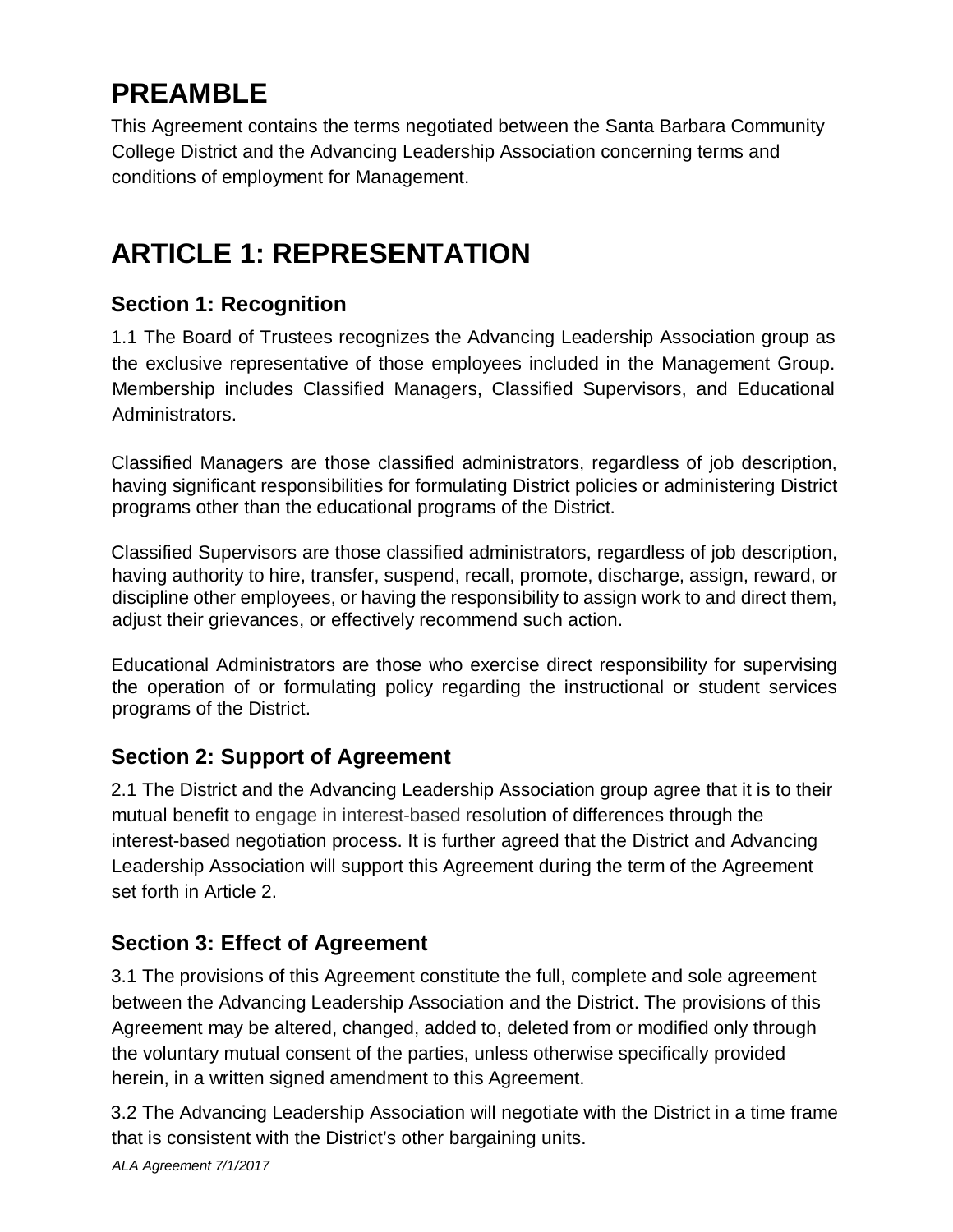3.3 Equitable Treatment: The District and ALA Leadership agree that in the event the District agrees to implement a more favorable across-the-board salary adjustment to the full time regular salary schedule of the Faculty Association or the CSEA agreement, the ALA membership shall receive the same increase.

### **Section 4: Forms**

4.1 All forms mentioned in this Agreement are available through the Human Resources Office. All forms are subject to review and approval by the joint negotiation team.

# **ARTICLE 2: TERM**

### **Section 1: Term**

1.1 The Agreement shall be in full force and effect July 1, 2017 through June 30, 2020. Except as otherwise provided, the procedures set forth herein shall be the exclusive method by which this Agreement shall be modified during its term.

1.2 This Article shall not preclude the parties from mutually agreeing, during the term of this Agreement, to negotiate other matters and to modify this Agreement.

### **ARTICLE 3: RIGHTS OF ADVANCING LEADERSHIP ASSOCIATION REPRESENTATIVES**

#### **Section 1: Advancing Leadership Association Access**

1.1 Authorized representatives of the Advancing Leadership Association shall be permitted to transact official business on college property and utilize District facilities at all reasonable times, provided normal room utilization procedures are followed and provided that such activities do not interfere with normal business operations.

### **Section 2: Information**

2.1 The District shall make this Agreement available by posting it on the District website with the agreements from other District labor groups.

2.2 The District shall provide all managers with access to this Agreement within a reasonable amount of time after ratification by the Advancing Leadership Association and approval of the Board of Trustees.

2.3 During the term of this agreement, new management hires shall be provided access to this Agreement.

2.4 Any negotiated updates to provisions of this Agreement shall be communicated to the Advancing Leadership Association by the authorized representatives within a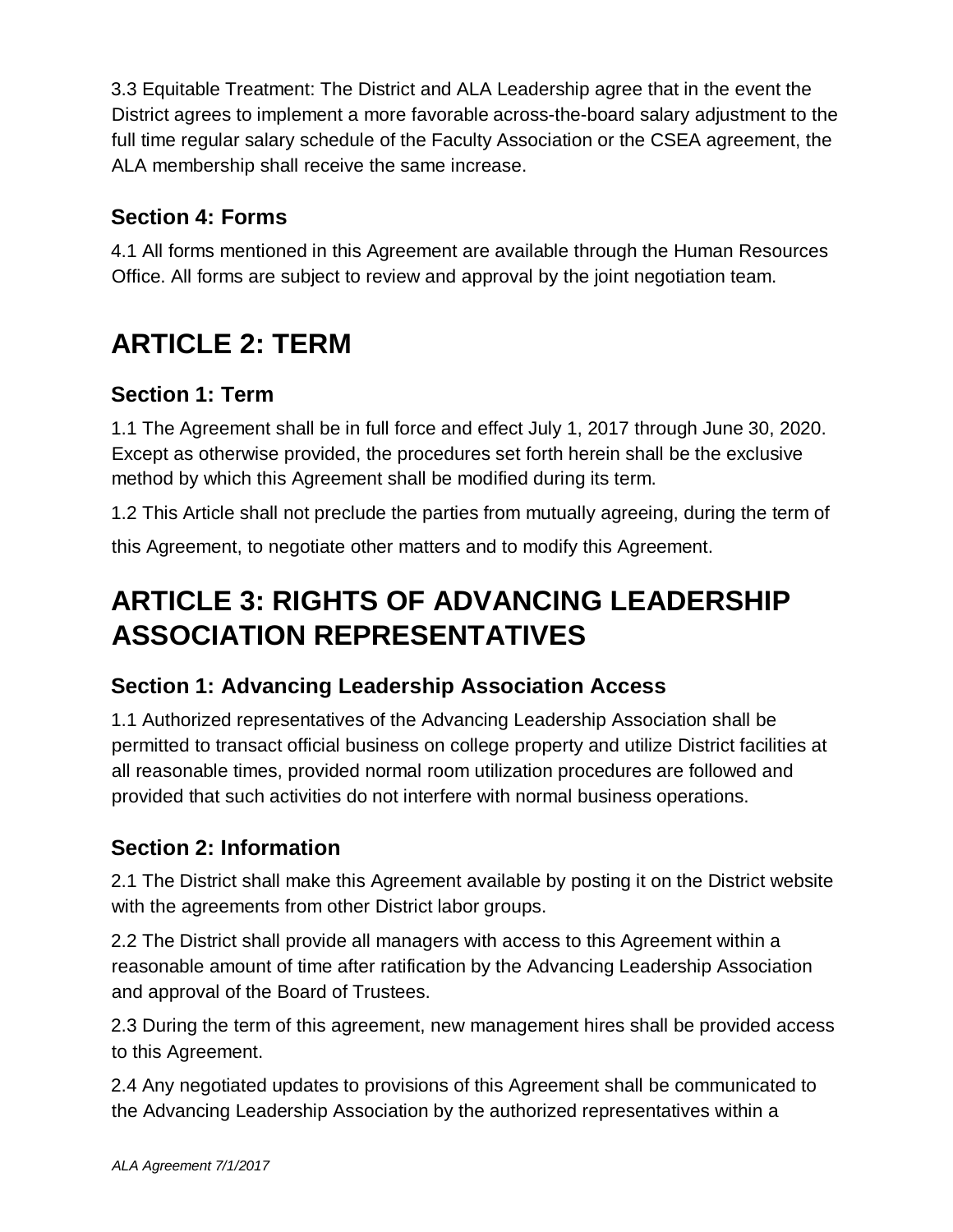reasonable period of time after ratification by the District and approval of the Board of Trustees.

### **Section 3: Advancing Leadership Association Representatives**

3.1 The Advancing Leadership Association shall provide the District with the names of designated representatives and shall indicate their authorized area of responsibility. The District agrees to communicate with the designated representatives as submitted by the Advancing Leadership Association in all matters relating to grievance and the terms and conditions of employment as set forth in this Agreement.

# **ARTICLE 4: WAGES AND INCENTIVES**

#### **Section 1: Salary Schedules**

1.1 Educational Administrator: http://sbcc.edu/hr/salary\_schedules\_certificated.php

1.2 Classified: http://sbcc.edu/hr/salary\_schedules\_classified.php

#### **Section 2: Salary placement for new employees**

New employees shall be placed in the salary range associated with their Classification with credit given for directly related full-time paid experience as follows:

0-23 months Step 1

24-47 months Step 2

48-71 months Step 3

72-95 months Step 4

96-119 months Step 5

120 months or more Step 6

A new employee may be placed on Step 7 due to extraordinary circumstances if approved by both the Area Vice President and the Vice President, Human Resources.

#### **Section 3: Salary placement and process related to promotions**

A unit member who receives a promotion to a class allocated to a higher salary range shall be placed on the new salary range with credit given for directly related full-time paid experience as follows:

0-23 months Step 1

24-47 months Step 2

48-71 months Step 3

72-95 months Step 4

96-119 months Step 5

120 months or more Step 6

(1) Salary placement for promotions will guarantee not less than a 5% increase. A newly promoted employee may be placed on Step 7 due to extraordinary circumstances if approved by both the Area Vice President and the Vice President, Human Resources. (2) A new anniversary date is established at the time the promotion becomes effective.

(3) The unit member will serve a 6-month probationary period to the new class.

Advancement on the new salary range will occur upon successful completion of the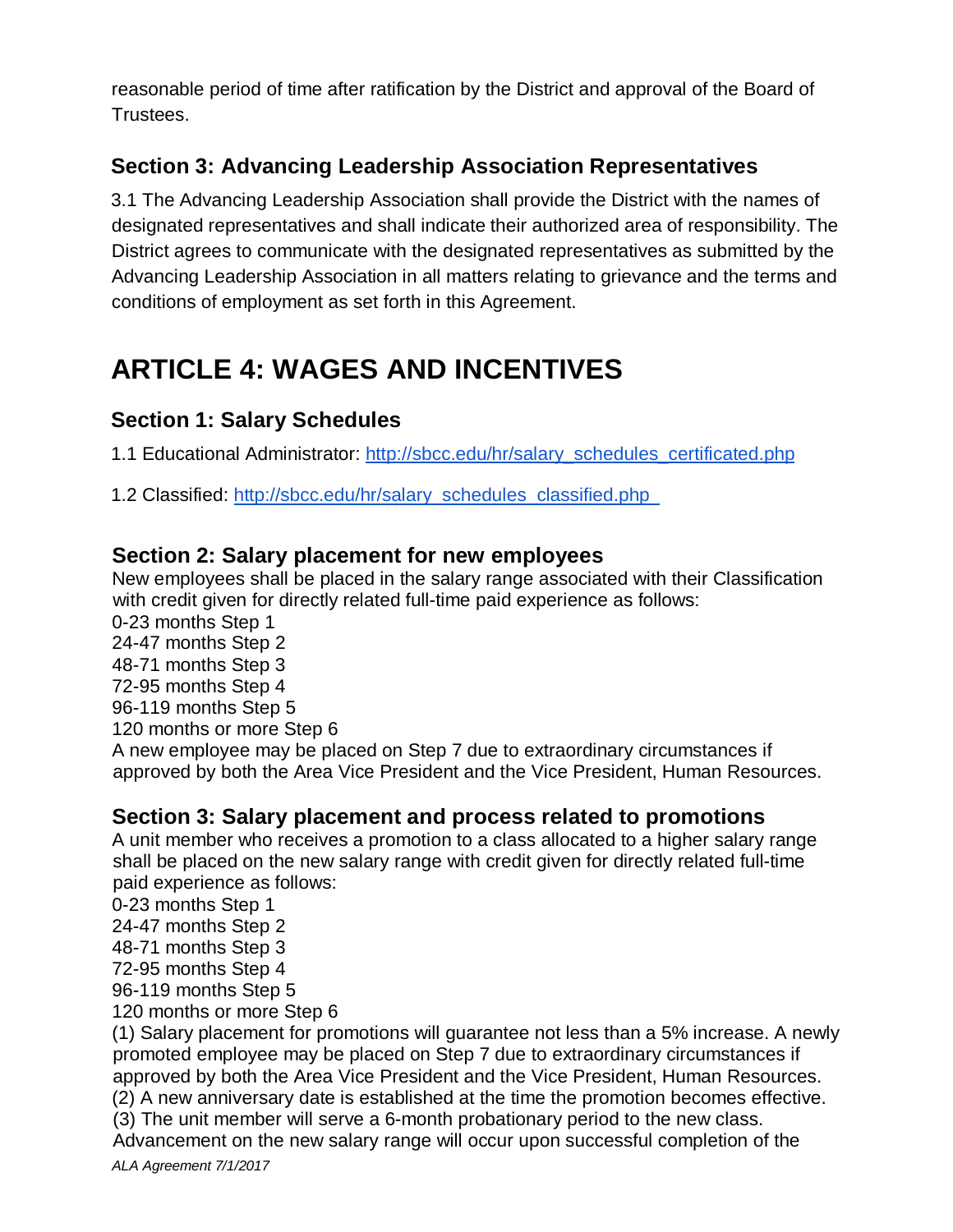established probationary period, and on an annual basis thereafter until the unit member reaches the maximum salary step of the appropriate salary range.

A permanent employee in the classified service who vacated his/her position to accept a probationary promotion to a class in a higher level and who is rejected during the probationary period shall be reinstated to his/her former class of position unless the reasons for which he/she was terminated from the promotional position were such as to constitute cause for dismissal.

Appointment of a unit member to a class with a salary range equal to his/her current range shall not be considered a promotion and shall not warrant a salary increase.

#### **Section 4: Service Increments**

#### 4.1 Longevity Eligibility

In determining eligibility for a longevity career salary increment, the calculation of service to the college will include all years of permanent service. No hourly service will be included in this calculation.

#### 4.2 Ten years

A member of the ALA who is employed not less than 20 hours a week, and who has served in the employ of the Santa Barbara Community College District for ten (10) years, shall be granted a career increment at ten years equivalent to 5.0% of the basic salary a month to which s/he is entitled in her/his respective position, time assignment, and salary schedule classification as established by the Board of Trustees.

#### 4.3 Fifteen Years

A member of the ALA who is employed not less than 20 hours a week, and who has served in the employ of the Santa Barbara Community College District for fifteen (15) years, shall be granted a career increment at fifteen years equivalent to 10.0% of the basic salary a month to which s/he is entitled in her/his respective position, time assignment, and salary schedule classification as established by the Board of Trustees.

#### 4.4 Twenty Years

A member of the ALA who is employed not less than 20 hours a week, and who has served in the employ of the Santa Barbara Community College District for twenty (20) years, shall be granted a career increment at twenty years equivalent to 15.0% of the basic salary a month to which s/he is entitled in her/his respective position, time assignment, and salary schedule classification as established by the Board of Trustees.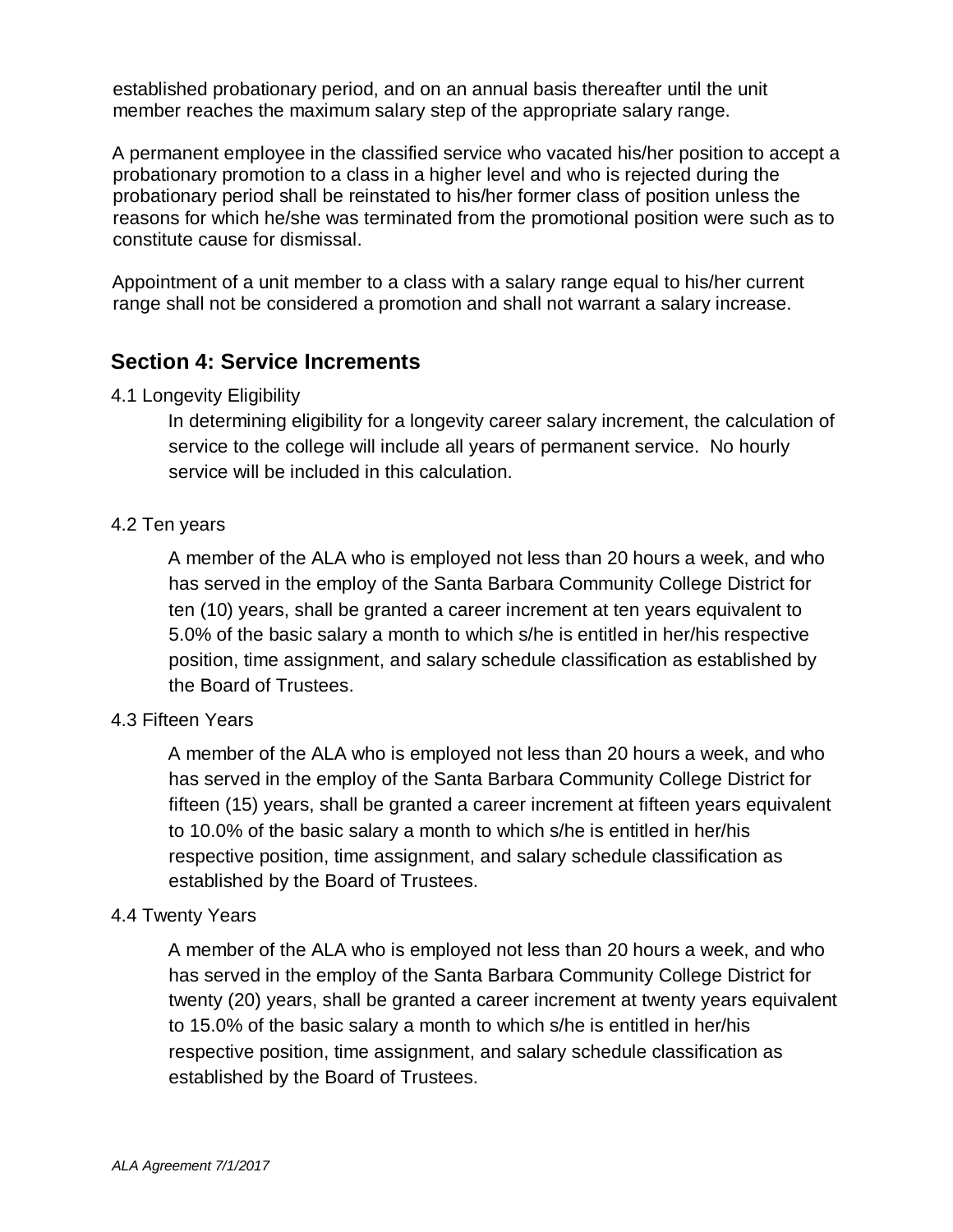### **Section 5: Doctoral Stipend**

5.1 A member of the ALA with an earned doctorate received from a fully accredited institution shall receive the doctoral bonus provided full-time faculty members. The institution must have been accredited for at least five years prior to the time the doctorate was earned and received. A fully accredited institution is an institution of higher education accredited by a United States recognized regional accrediting association or the Committee of State Bar Examiners of the State Bar of California or the American Medical Association (AMA).

### **Section 6: Professional Growth**

6.1 ALA members are eligible to participate in the District Professional Growth Program. http://sbcc.edu/hr/management-professional-growth-program.php

#### **Section 7: Course Enrollment**

7.1 ALA members may enroll in job-related courses offered by the Professional Development Center or in physical education activity Health and Wellness courses (as defined by TOPS code). Up to an annual maximum, the fees associated with these courses will be paid by the Foundation for SBCC.

#### **Section 8: Tuition Reimbursement**

8.1 Subject to supervisor approval, the District will reimburse ALA members for tuition education expenses up to \$2,000.00 per year to complete courses that lead to an accredited degree. A District fund for this purpose will be established and total annual expenditures from this fund are not expected to exceed \$20,000. Guidelines to implement this benefit are attached as Appendix A.

# **ARTICLE 6: LEAVES OF ABSENCE**

#### **Section 1: Sick Leave**

1.1 At the beginning of each fiscal year, the annual amount of sick leave granted under this section shall be credited to each member, as set forth below.

1.2 A full-time member will receive 96 hours of sick leave per year at a rate of equal to eight (8) hours per month.

1.3 Those members working less than full-time will receive sick leave hours at a prorated amount of sick leave.

1.4 Pay for any day of paid sick leave shall be the same as the pay which would have been received by the member had the member worked that day.

1.5 At the beginning of each fiscal year, the full amount of sick leave granted under this section shall be available to each member. Sick leave need not be accrued prior to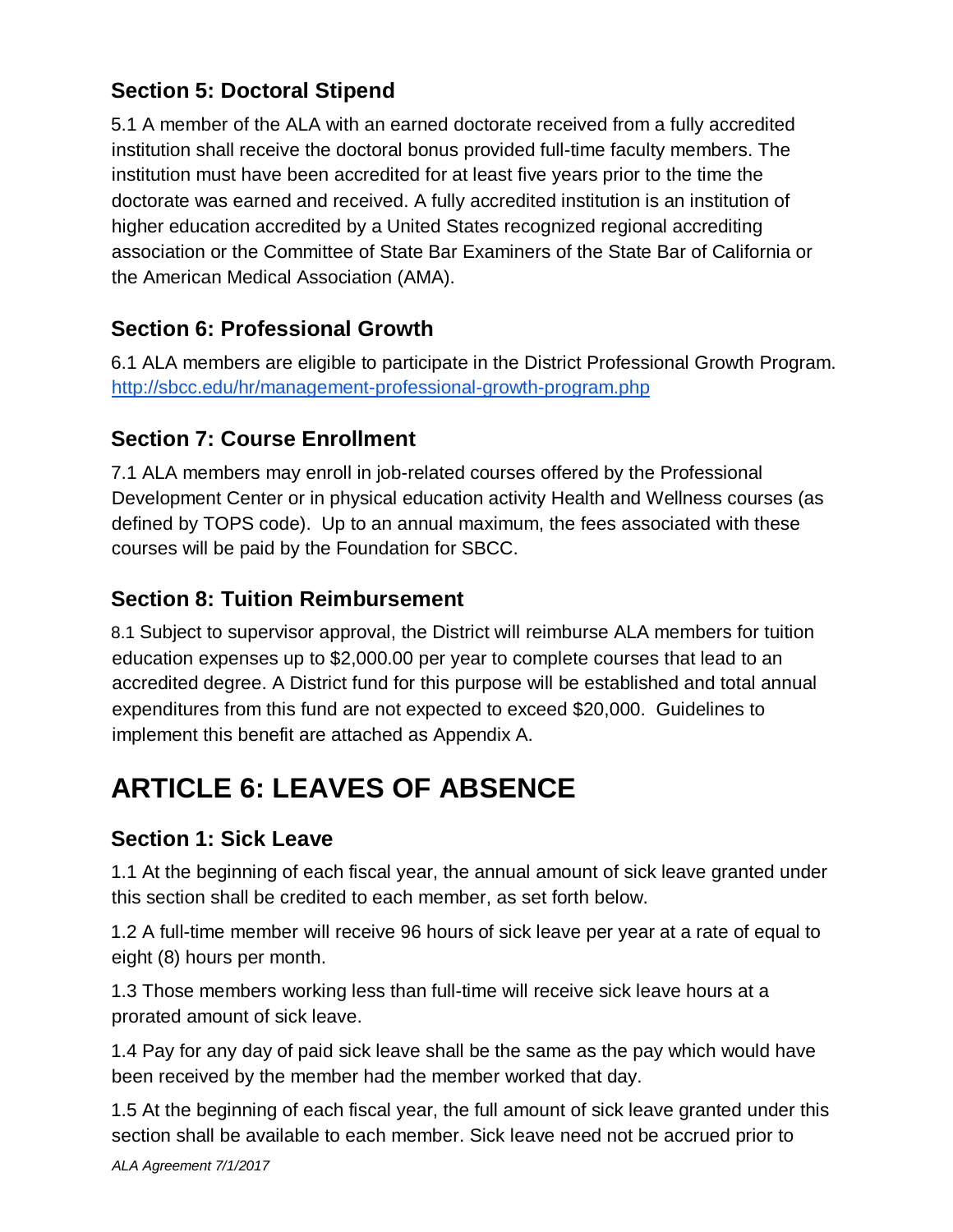taking such leave and such leave may be taken at any time during the year. A new employee of the District may not use more than the proportionate amount of sick leave actually earned until the employee has reached the first day of the calendar month after completion of six (6) months of active service.

1.6 Unused sick leave may be accumulated without limit.

1.7 Upon retirement, information related to unused sick leave shall be communicated to the relevant retirement system (Cal PERS or Cal STRS) for the purpose of extending service credit. The determination of extended service credit is performed by the relevant retirement agency, not by the District.

1.8 A member who is absent for six (6) consecutive working days will be required to present a physician's statement stating the general nature of the illness or injury and the date the employee is able to return to work.

### **Section 2: Extended Sick Leave**

2.1 At the beginning of each fiscal year, each full-time manager shall be credited with a total of 100 working days of paid sick leave which shall be compensated at not less than 50% of the manager's regular salary. Extended sick leave provides paid leave following exhaustion of fully-paid sick leave, and may only be used for the personal illness or injury. This leave does not accumulate.

2.2 In accordance with Education Code Section 87780 and 88196, ALA members are entitled to use of extended sick leave.

2.3 The amount a manager is paid while such leave is running shall not exceed the employee's regular pay. The use of extended sick leave must be preceded by a physician's statement stating the general nature of the illness or injury and the anticipated date the member will be able to return to work.

#### **Section 3: Bereavement Leave**

3.1 Every ALA member shall be granted necessary bereavement leave not to exceed five (5) days on account of the death of any member of his/her immediate family, as defined in 3.4.

3.2 No deduction shall be made from the salary of a member granted a bereavement leave, nor shall such leave be deducted from any other leaves.

3.3 Additional bereavement leave, not to exceed six (6) days, may be allowed. If allowed by the area Vice President, the days shall be deducted from the member's accumulated sick leave.

3.4 Members of the immediate family shall include:

Mother, mother-in-law, father, father-in-law, grandmother or grandfather of the member or the spouse or domestic partner of the member, spouse, domestic partner, grandchild,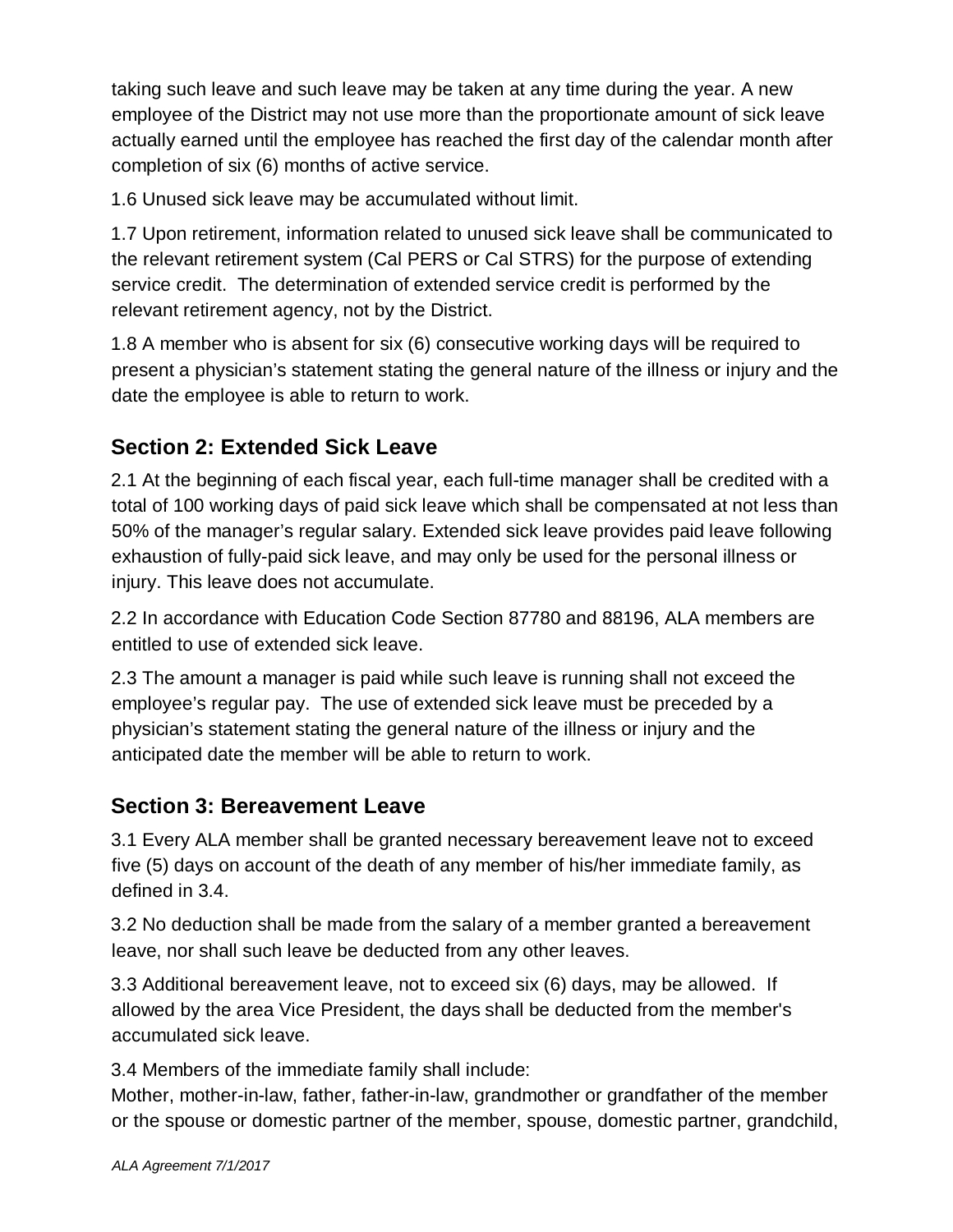son, son-in-law, daughter, daughter-in-law, stepson, stepdaughter, step-parents, brother or sister of the unit member, and any other relative living in the immediate household of the member.

3.5 It shall be the manager's responsibility to verify a bereavement leave upon return to work. The initial five days of bereavement leave stands alone and shall not be deducted from other leave entitlements.

#### **Section 4: Catastrophic Illness Leave Donation Program**

4.1 Purpose: The purpose of this program is to allow permanent ALA members to donate their accrued, unused sick leave to catastrophically ill or injured fellow employees (in any unit) who have completely exhausted all paid leave benefits due to their illness/injury or that of an immediate family member as defined by 3.4 in this agreement. The program is voluntary.

4.2 Contributions: Consistent with the guidelines that follow, any ALA member may donate up to five (5) days of accumulated sick leave to another eligible college employee (ALA member, confidential employee, CSEA unit member or IA full time faculty member) who has suffered a long-term catastrophic illness or injury and has exhausted all available paid leave benefits due to their own illness/injury or that of an immediate family member as defined by 3.4 in this agreement. Donations must be for a minimum of one day (based on the donating employee's assignment). Donations are irrevocable; unused days are retained by recipient. Terminating employees may donate up to six (6) days of accumulated sick leave.

- 1. The donating employee must, after the donation, retain a minimum of two years' worth of accumulated, unused sick leave from prior accumulations.
- 2. The donating employee shall execute and file with the Human Resources Department a form authorizing and irrevocably assigning the donated leave to the recipient employee.

4.3 Eligibility: ALA members shall be eligible to request the donation of other SBCC employees' sick leave subject to the following conditions and limitations:

- 1. The employee is a permanent Advancing Leadership Association employee of the college.
- 2. The employee suffers from a non-industrial, catastrophic illness or injury (as determined by the treating medical professional) which for a period of not less than one hundred (100) work days has caused the employee to be incapacitated from the performance of duty as an employee of the District, and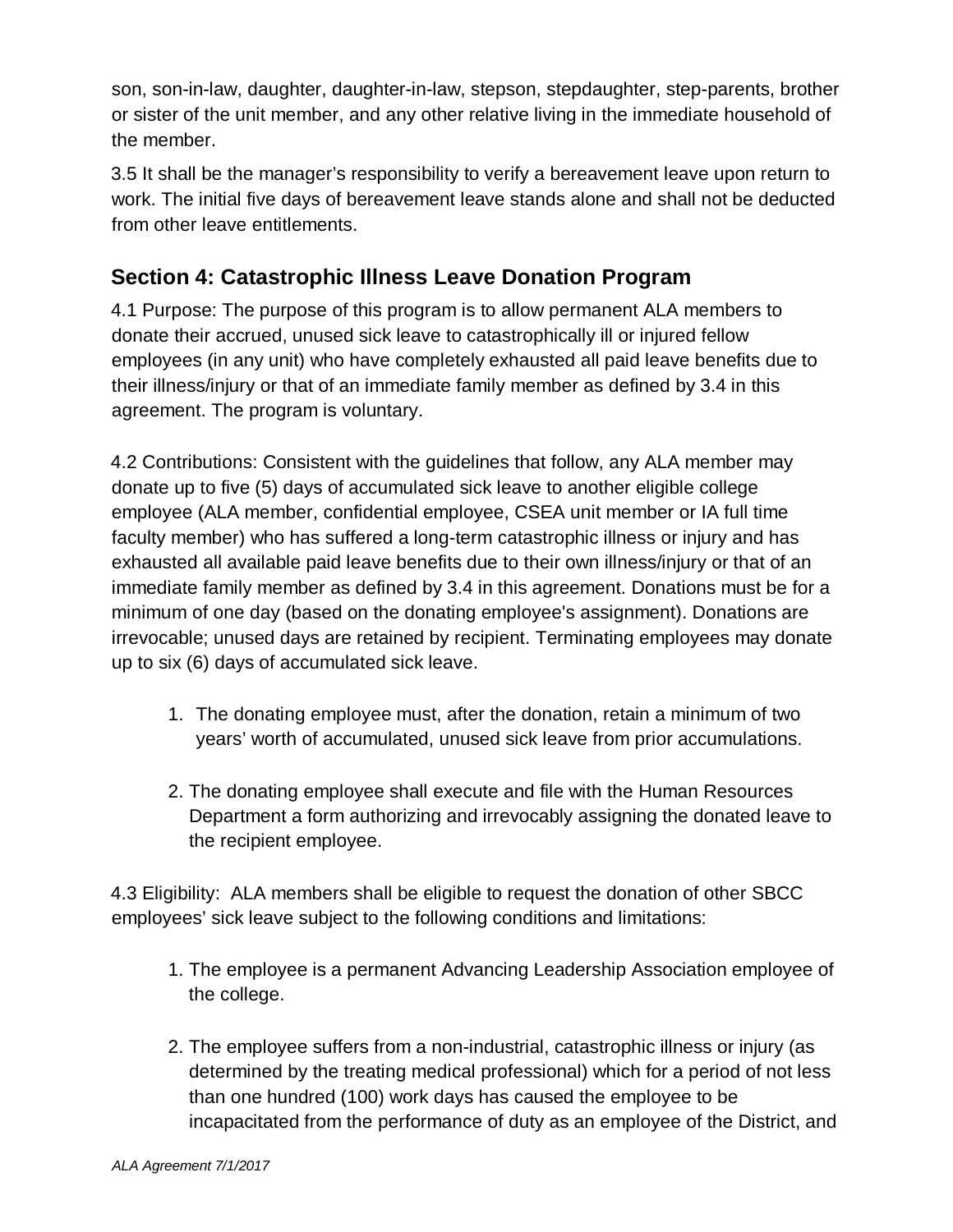is expected to continue to be incapacitated for an extended period of time (at least an additional 30 days).

Also creating eligibility to request donations is if an immediate family member (as defined by 3.4 in this agreement) suffers from a non-industrial, catastrophic illness or injury (as determined by the treating medical professional) which for a period of not less than one hundred (100) work days has caused the employee to be absent from the performance of duty as an employee of the District, and is expected to continue to be incapacitated for an extended period of time (at least 30 days). The District employee is absent due to the illness and needs of their family member, not due to their own illness or injury.

- 3. The employee requesting donations has exhausted all of his/her available paid leaves, including regular and extended sick leave (1/2 pay) and vacation. Any sick leave and vacation accrued while on leave shall be used before donated leave.
- 4. The maximum number of donated days which may be utilized by one employee for a single catastrophic illness or injury shall not exceed 125 days.
- 5. Each employee shall be limited to one donation request per fiscal year.
- 6. Donations may only be accepted during a two (2) week window period.
- 7. Donated leave shall be charged on the basis of hour for hour regardless of the classification family and/or salary schedule of employees donating leave and employees receiving leave.

#### 4.4 Administration:

- 1. Applications for benefits shall be submitted to the Human Resources Department on a District form.
- 2. The applicant shall provide medical verification of catastrophic illness or injury from a physician before the application will be considered.
- 3. After verifying the employee's eligibility, Human Resources will announce a request for sick leave donations to be submitted to the payroll department during a two week window period. A District request form must be used.
- 4. Donated sick leave not used prior to the employee's return to service shall be retained by the recipient.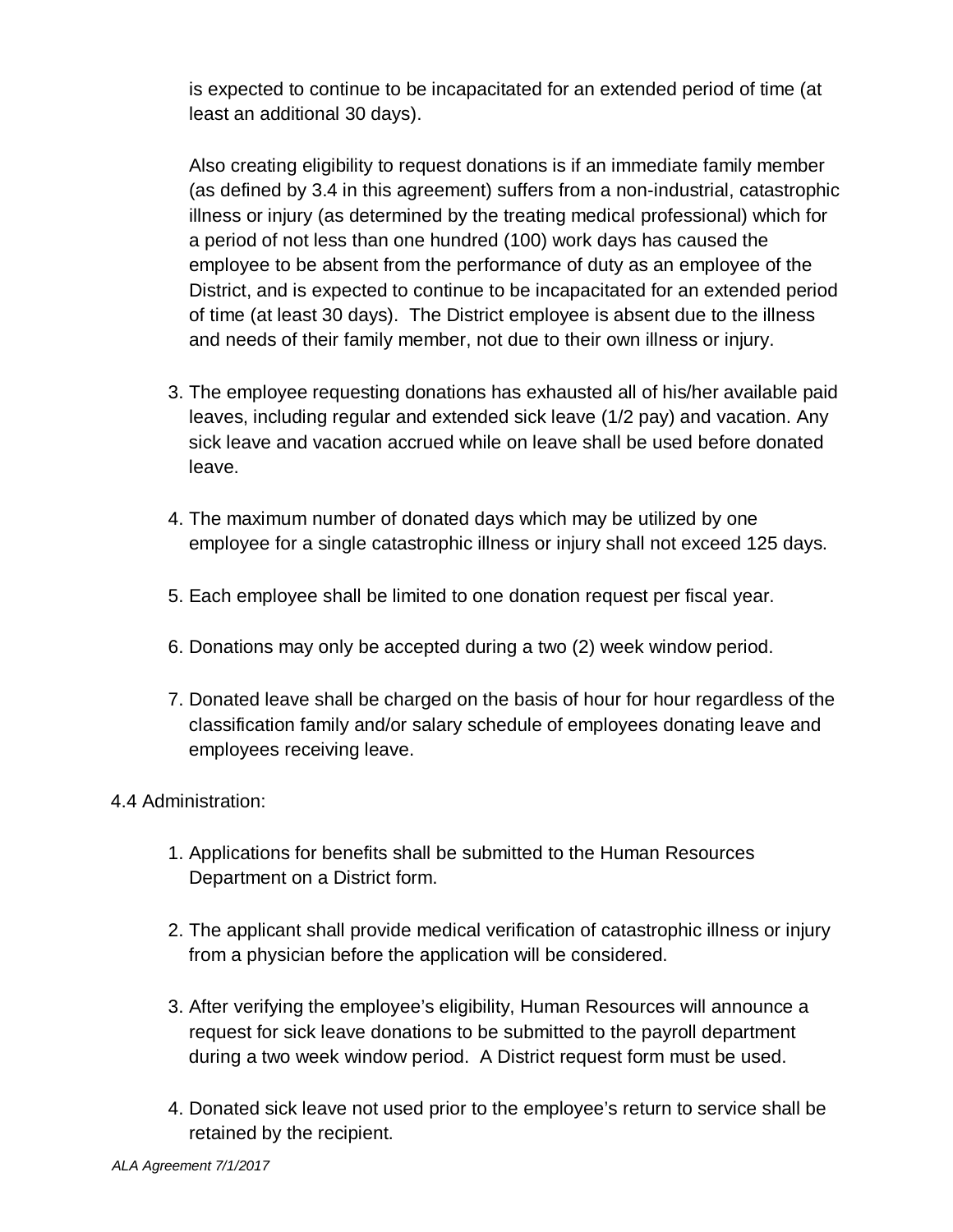- 5. The recipient employee shall be solely responsible for any taxes on the hours received. Such taxes shall be withheld at the normal rate for the recipient employee. In the event the State or Federal government rules that a tax liability is due other than what was withheld, the recipient employee shall be solely liable for the additional taxes.
- 6. No action taken under this section shall be subject to any District grievance procedure. Employees voluntarily participating in this program shall hold the District harmless for any and all disputes arising out of this program. Use of donated sick leave is a privilege and not an entitlement.

### **Section 5: Jury Duty Leave**

5.1 The District agrees to grant ALA employees called for jury duty leave of absence without loss of pay for the time the employee is required to perform jury duty during the members regularly assigned working hours. Any fees received from jury service rendered during any portion of the member's regularly assigned work hours shall be submitted to the Payroll Department. ALA members called to jury duty service must submit proof of attendance as provided by the court in order to receive regular full pay.

5.2 Upon release from jury duty during regularly assigned hours, the manager must return to work if at least four (4) hours remain in his/her work day.

5.3 ALA employees called for jury duty shall notify their Supervisor of anticipated service date(s) upon receiving the formal notice from the officer of the court.

#### **Section 6: Personal Necessity Leave**

6.1 A maximum of ten (10) days of absence per fiscal year for illness or injury leave earned pursuant to the sick leave provisions of this Agreement, may be used by the member at his/her election, in case of personal necessity, for any of the following:

- 1. Death of a close personal friend or a member of the ALA employee's family not defined as "immediate member of the family" (section 3.4) when additional leave is required beyond that provided in the bereavement leave provisions of this Agreement.
- 2. Accident involving the ALA employee person or property, or the person or property of a member of the immediate family. For purposes of this section, immediate family is defined in Section 3.4 of this Agreement.
- 3. Appearance in any court or before any administrative tribunal as a litigant, party, or witness under subpoena or any order made with lawful jurisdiction.
- 4. When circumstances permit, managers are required to request approval for use of personal necessity leave in advance from their immediate Supervisor.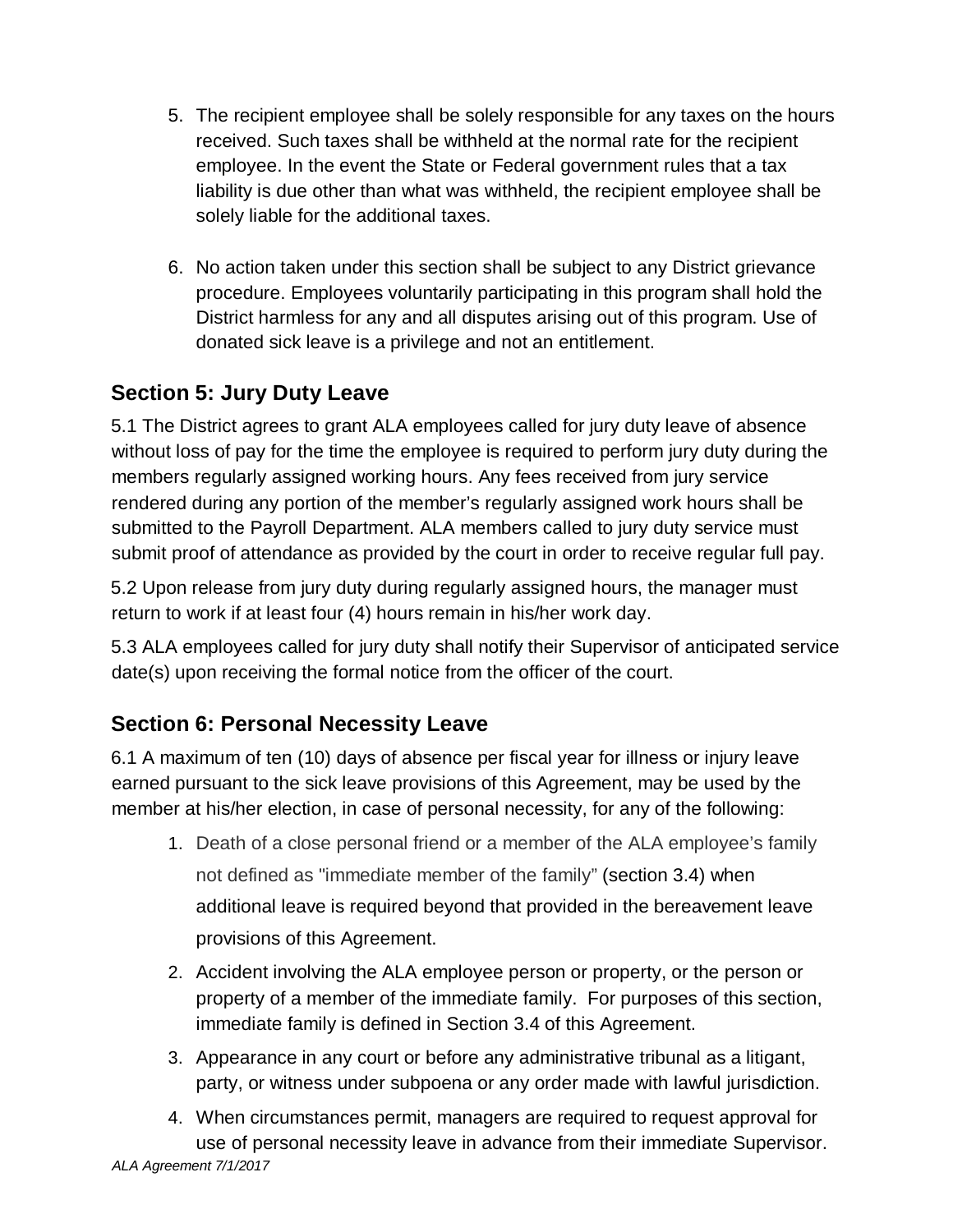- 6.2 It shall be the manager's responsibility to verify the nature of the absence, if applicable, immediately upon return.
- 6.3 Personal necessity leave is deducted from sick leave.

#### **Section 7: Military Leave**

7.1 Employees of the District shall be granted military leave to which they are entitled under applicable laws.

7.2 ALA members shall be required to request military leaves in writing from their Supervisors and, upon request, to supply the District with orders and status reports.

### **Section 8: Leaves of Absence without Pay**

8.1 The Superintendent may authorize a leave of absence without pay for any permanent or probationary unit member for a period not to exceed thirty (30) calendar days. Leaves of absence without pay in excess of thirty (30) calendar days may be approved by the Board of Trustees.

8.2 A leave of absence shall be granted only to a member who desires to return to management service after completion of the leave of absence and who, at the time the leave is granted, has a satisfactory service record as determined in the sole discretion of the Superintendent (for leaves that do not exceed thirty (30) calendar days or the Board of Trustees (for leaves that exceed thirty (30) calendar days).

8.3 A leave of absence without pay may be granted to a member for any of the following reasons: (1) To attend school or college or to be trained to improve the quality of his/her service; (2) If temporarily incapacitated by illness; (3) If he/she is loaned to another governmental agency for the performance of his/her specific assignment; (4) or other reasons authorized by the Superintendent or the Board of Trustees.

8.4 Authorized leave of absence without pay in excess of thirty (30) calendar days shall not be construed as a break in service. Rights accrued at the time the leave is granted shall be retained by the member. Vacation credits, sick leave credits, increases in salary, and other similar benefits shall not accrue to a person granted such leave during the period of absence. A member returning from a leave of absence without pay shall receive the same step in the salary range he/she received when he/she began his/her leave of absence. Time spent on such leave without pay shall not count toward service for increases within the salary range, and the unit member's salary anniversary date shall be postponed one (1) calendar month for each month, or major fraction thereof, of leave taken.

### **Section 9: Vacation**

For the purpose of this section, "continuous service" shall mean employment for 10 or more calendar months of each school year.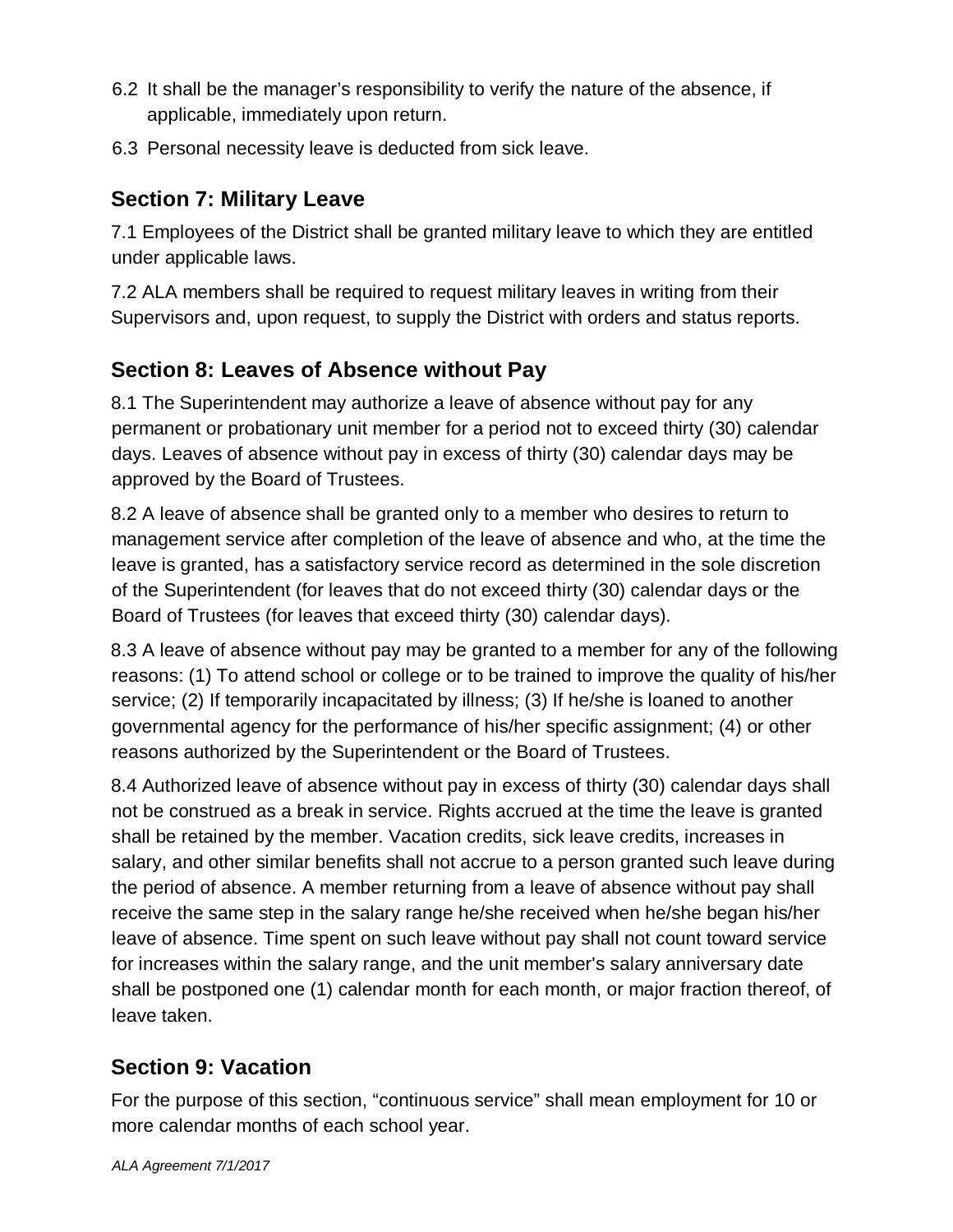9.2 A new employee may not take vacation until the first day of the calendar month following six months of continuous service with the District, unless the employee obtains written prior approval of the employee's supervisor to use vacation days before that time. Each regular full-time employee shall be entitled to vacation leave with pay, subject to the following provisions:

- a. From the employment date of full-time service, employees earn 14.667 hours credit for each calendar month, or major fraction thereof, of paid employment.
- b. After the completion of seven years of full-time service, employees shall begin earning 16.00 hours of credit for each calendar month, or major fraction thereof, of paid employment.
- c. After the completion of twelve years of full-time service, employees shall begin earning 16.667 hours of credit for each calendar month, or major fraction thereof, of paid employment.

9.3 It is the policy of the District that vacation be taken annually; however, vacation credit may be accumulated to a total, as of June 30th each fiscal year, not exceeding that which the group member could earn in twenty-four (24) months.

9.4 No payment in lieu of taking vacation shall be paid to any unit member, except upon separation from employment. Any pay in lieu of accrued vacation shall be at the regular rate of pay earned at the time of separation.

9.5 Vacations must be scheduled in advance and must be taken at times convenient to the department to which the member is assigned. Requests for vacation must be made in writing and approved by the immediate supervisor.

9.6. Any member who commences his/her scheduled vacation period and subsequently becomes ill or is bereaved before his/her vacation period has been completed shall be placed on sick leave or bereavement leave, as appropriate, under the following conditions:

- a. If the illness or bereavement is for three (3) consecutive days or more; and
- b. If the illness or bereavement is such that had the unit member been working, he/she would have been absent on sick or bereavement leave; and
- c. If the request if filed with Human Resources within two (2) weeks of the illness or bereavement or within, at the latest, one (1) week of his/her return to duty unless extraordinary, extenuating circumstances exist which prevent such filing; and, if the request fully outlines the reasons for the request and is fully substantiated by verification from a medical professional in the case of illness. When all or part of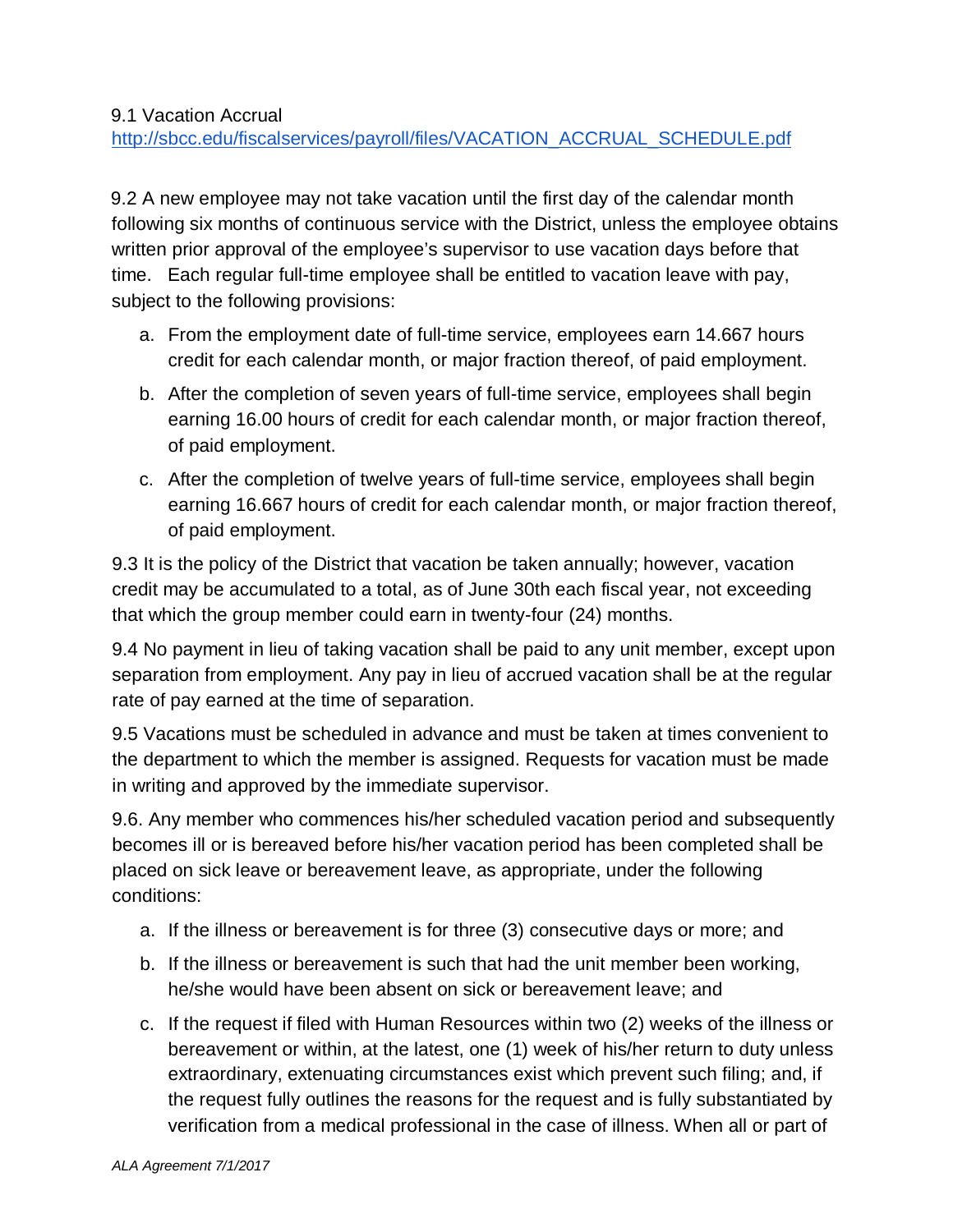a member's vacation is to be converted to illness or bereavement leave, the appropriate vacation credit shall be restored to the member's accrued vacation balance. If possible, he/she shall be granted an opportunity to consume this vacation credit in order not to exceed the limit on accrued vacation.

# **ARTICLE 7: HEALTH AND WELFARE BENEFITS**

The term "Health and Welfare Benefits" includes medical, dental, vision, life and income protection (long-term disability) insurances.

1.1 Group members will receive Health and Welfare Benefits according to Appendix B attached hereto and under the plans described therein.

1.2 Participation will be available for domestic partners pursuant to Article 17.

# **ARTICLE 8: LAYOFF – CLASSIFIED MANAGERS**

#### **Section 1: Layoff**

Layoffs may occur for lack of work or lack of funds. Normally such layoffs will be effective at the end of a fiscal year. An employee subject to layoff will be given at least sixty (60) day written notice before the layoff will be effective.

#### 1.1 Order of Layoff

Whenever a group member is laid off, the order of layoff within the class shall be determined by length of service. The group member who has been employed the shortest time in the class, plus higher classes, shall be laid off first. For purposes of this section, "length of service" shall be determined by the date a group member first entered into probationary status in the classified service of the District. Seniority in a particular class shall be determined by the hire date in that class. "Length of service" shall include all service in paid status and military leave of absence.

#### 1.2 Time in the Class

- a. An employee who is changed from one job classification to another (due to promotion, reassignment, or reclassification) shall have his/her seniority in the new class begin on the date of the change in classification.
- b. Exceptions to this are where only the title has been changed, former classification has been eliminated, and in cases where demotion has occurred. In these cases, the employee's seniority shall be computed from the date of his/her earliest entrance into the former classification.
- c. For purposes of this Agreement, seniority for employees who have been reclassified as a result of the implementation of the 2011 Ewing Study shall be treated in the same manner as set forth in subsection (b) above.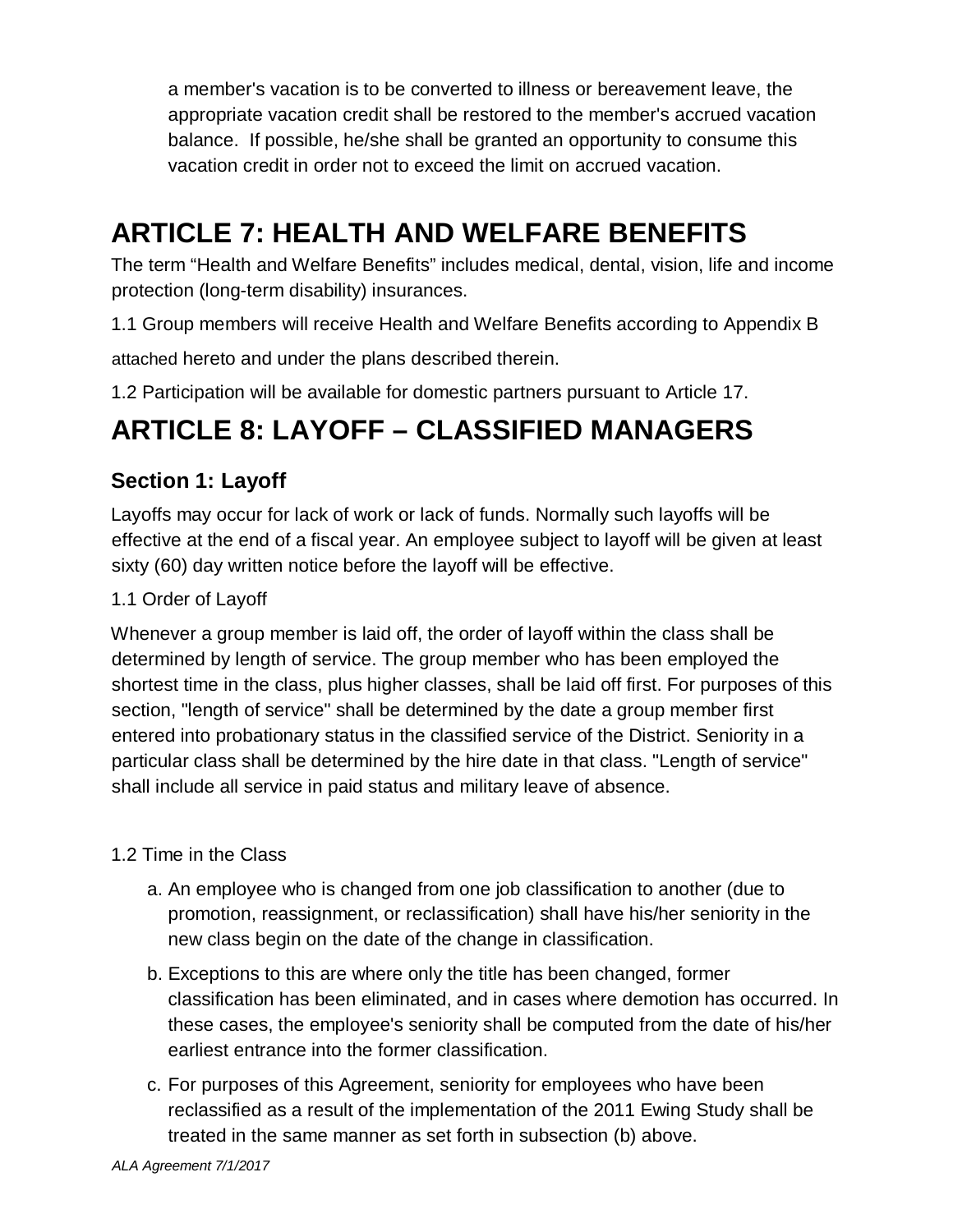- 1.3 Rights of Employees upon Layoff
	- a. A reemployment list for each class subjected to layoffs will be established and maintained for at least 39 months or until exhausted, whichever is sooner.
	- b. The names of employees who are laid off will be placed on the reemployment list in accordance with length of service in the class, plus higher classes, and they shall be re-employed in accordance therewith as vacancies occur in the class for which the list has been established.
	- c. Persons on a layoff reemployment list will be re-employed over all other candidates for the position vacancy except for re-employment list established in accordance with the provisions of Education Code Sections 88191 and 88195 when those lists were established after the layoff was affected.
	- d. Offer of Reemployment. When a vacancy occurs in a class for which layoff reemployment list has been established, the senior employee will be notified in writing at the last known address given the District by the employee and given an opportunity to accept the vacancy. The laid-off employee may decline the offer of employment and retain his/her position on the list. If he/she twice declines an appointment, his/her name will be removed from the list and he/she forfeits all rights to which he/she would otherwise be entitled.
	- e. An employee required to be laid off may be assigned to a position vacancy in another class for which he/she is qualified. Such assignment will not be made on previous length of service, but if so assigned, salary schedule placement will be made on the basis of prior service. In the event of future layoffs within the new class of assignment, length of service for layoff purposes will be counted only from the time of assignment to the position. Assignment to a position vacancy in another class under this Article does not affect the employee's layoff rights under other subsections.
	- f. Rights Upon Re-employment. A person reemployed from a layoff list will, upon resumption of his/her duties, be fully restored as a permanent employee and the break in service will be disregarded.
	- g. Acceptance of Substitute or Short-Term Employment. An employee who has been laid off for lack of work or lack of funds and who is on a layoff reemployment list may be re-employed as a substitute or short-term employee (as that latter term is defined in Education Code section 88003) in any class for which qualified and such employment shall in no manner jeopardize or otherwise affect his/her status or eligibility for reemployment. The District will attempt to provide substitute or short-term employment to those on a reemployment list in accordance with their relative seniority but are not bound by seniority.
	- h. Displacement Rights.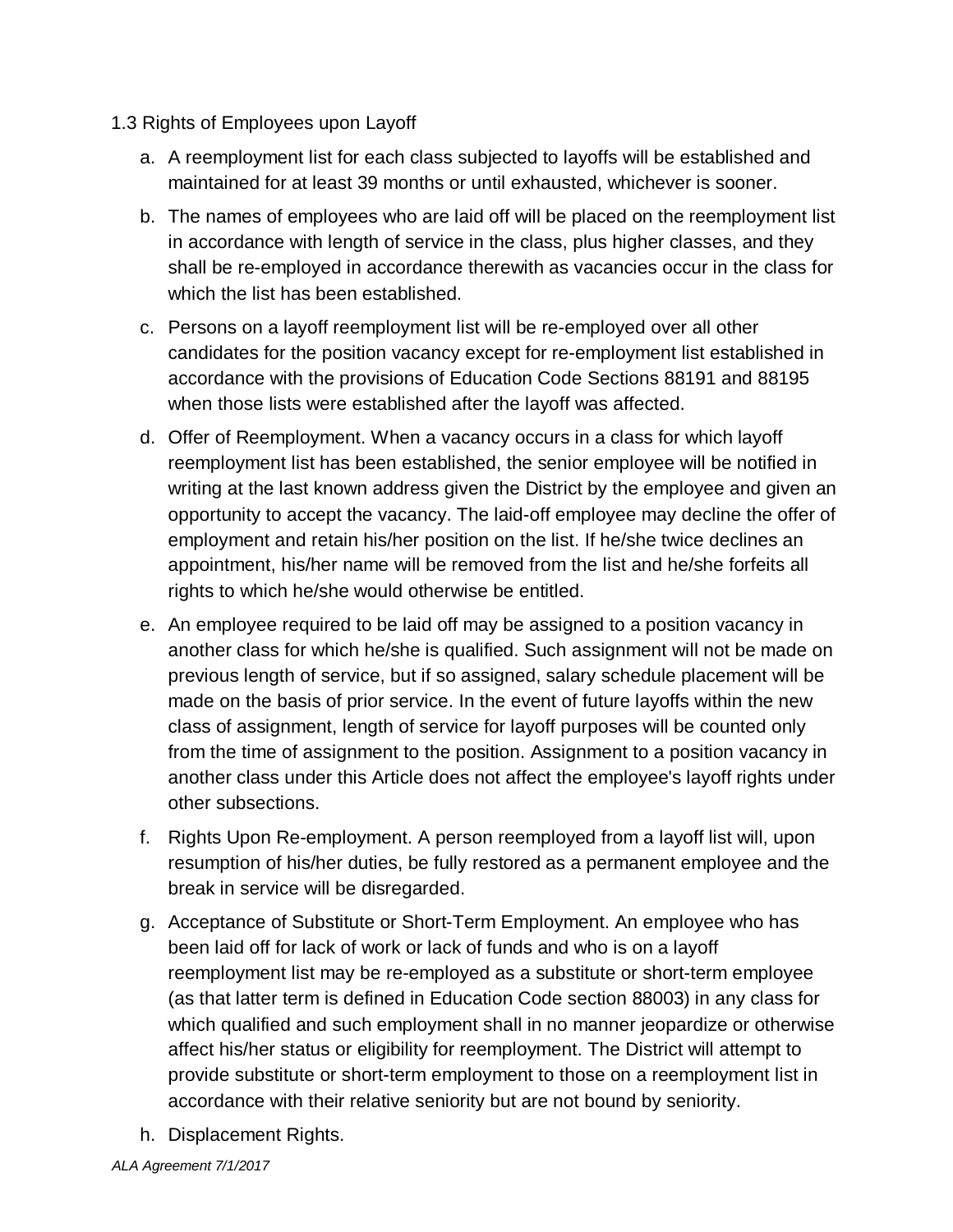- 1) An employee in the classified service who is laid off from a class and who has previous service in an equal or lower class shall have the right to displace an employee with less seniority in that class. Seniority shall include the total of the previous service in the equal or lower class plus service in the class from which layoff occurs and in higher classes.
- 2) A classified employee who is displaced by an employee with greater seniority shall have displacement rights as though he/she had been laid off for lack of work or lack of funds.
- i. Any reduction in regularly assigned hours shall be considered a layoff under the provisions of this Article.
- j. Equal Seniority. If two (2) or more employees subject to layoff have equal class seniority, the determination as to who shall be laid off will be made on the basis of the greater bargaining unit seniority or, if that be equal, the greater hire date seniority, and if that be equal, then the determination shall be made by lot.
- k. The foregoing represents the agreement between the parties regarding the impact of layoffs (and/or a reduction in hours). As such, the District will not be obligated to engage in any additional negotiations regarding this subject in the event future layoffs are implemented.

# **ARTICLE 9: LAYOFF PROVISIONS**

### **Section 1: Layoff for Lack of Work or Funds**

1.1 Whenever it is necessary because of lack of work or funds, as defined in the California Education Code, to reduce the number of Educational Administrators or Classified Managers, the Board of Trustees may lay off employees pursuant to this Article.

#### **Section 2: Assignment of Duties**

2.1 The duties performed by any Educational Administrator or Classified Manager laid off may be assigned to any other Educational Administrator or Classified Manager.

#### **Section 3: Grounds for Layoff**

- 3.1 The following are grounds for layoff:
- 1. Lack of work.
- 2. Lack of funds.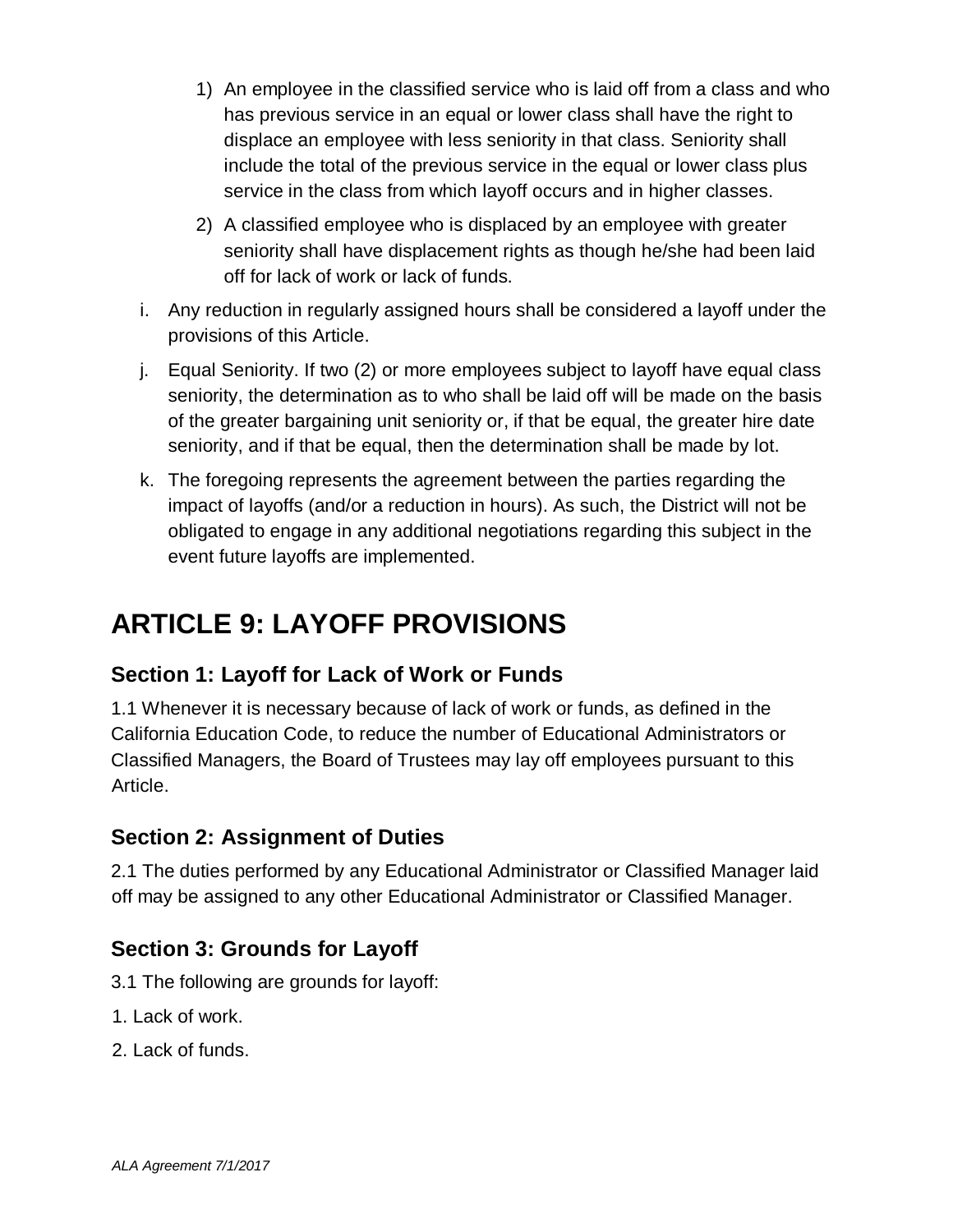#### **Section 4: Notice of Action**

4.1 As soon as practicable following a decision by the Board of Trustees to layoff an Educational Administrator or a Classified Manager, the District shall send to the affected employee(s) a written notice, in a form similar to that set forth below, specifying the grounds for layoff and notifying the employee(s) of their appeal rights. The notice shall be sent via United States mail to the employee's home address on record with the District. While the notice should be mailed as soon as practicable following the action by the Board, in no event shall the notice be mailed later than ten (10) business days following the Board action. Failure to comply with this date shall not invalidate the Board's action or entitle the employee to continued employment. In the event that the District does not mail the required notice on time, the employee shall, by way of penalty, be entitled to a sum equal to the employee's daily compensation (including the value of any benefits) for each business day beyond the ten (10) business days notice period. This amount shall be capped at and not exceed a sum equal to five (5) days of compensation.

4.2 The following form may be used to notify an Educational Administrator or Classified Manager that he/she has been laid off pursuant to this Article.

1. On [date], the Board of Trustees voted to lay you off due to:

Section 3.1.1 - lack of work

Section 3.1.2 - lack of funds

- 2. You may appeal this decision pursuant to Article 12.
- 3. A notice of appeal must be filed within ten (10) business days of the date of this notice. Failure to comply with this requirement will result in the dismissal of your appeal. Your notice of appeal must be on the Notice of Appeal of Layoff form attached to this letter. It must be filed with the Vice President of Human Resources either by personal delivery or United States Mail. Notice is complete on receipt by the Vice President of Human Resources.

#### **Section 5: Retreat Rights**

5.1 An Educational Administrator who loses his/her employment as a manager or supervisor shall have retreat rights in accordance with Education Code sections 87355, 87454, 87458, 87459.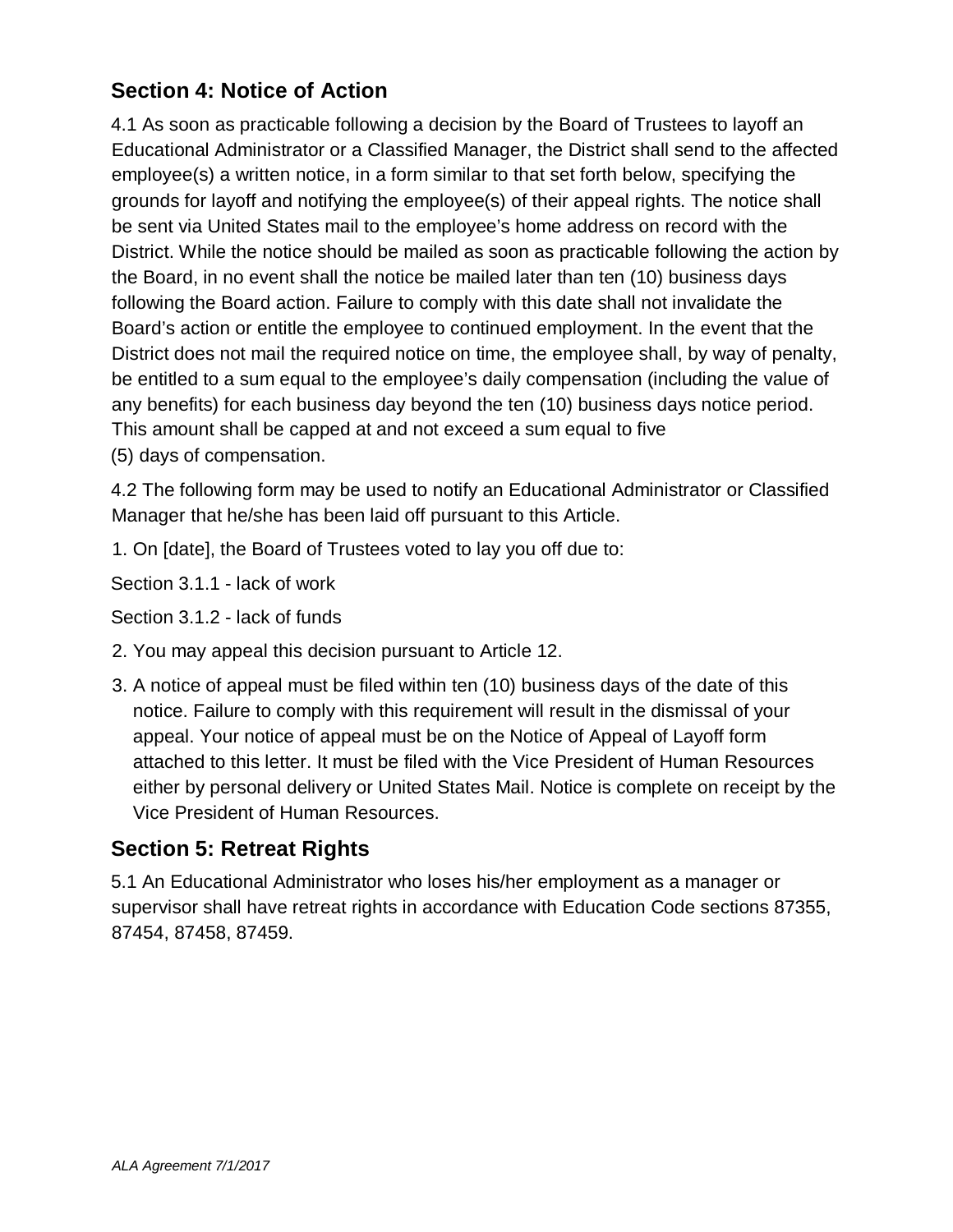# **ARTICLE 10: MANDATORY BUY OUT OF EMPLOYMENT - EDUCATIONAL ADMINISTRATORS**

### **Section 1: Mandatory Buy Out of Employment**

1.1 The Board of Trustees shall have the right to buy out an existing term of appointment without the consent of the Educational Administrator under the following provisions. Any employee subject to such buy-out shall retain his/her retreat rights established by Education Code sections 87355, 87454, 87458, and 87459.

#### **Section 2: Terms of Buy Out**

2.1 The amount of compensation shall be governed by Government Code sections 53260-53264. In the event that Government Code sections 53260-53264 are repealed, the parties shall negotiate a provision setting forth the amount of compensation an Educational Administrator may receive in the event of a mandatory buy out.

#### **Section 3: Notice of Decision to Buy Out**

3.1 An Educational Administrator shall receive a minimum of two weeks written notification of a buy-out or by March 15, of the final contract year. At the sole discretion of the Board of Trustees, the Educational Administrator may be placed on paid administrative leave, effective the date of notification or such other date as the Board may determine.

#### **Section 4: Limitation on Right of Mandatory Buy Out**

4.1 The Board of Trustees may not buy out the appointment of an Educational Administrator without the consent of the administrator after March 15, of the last contract year.

#### **Section 5: Mandatory Buy Out as Resignation**

5.1 A mandatory buyout shall be equivalent to a voluntary resignation from the administrator.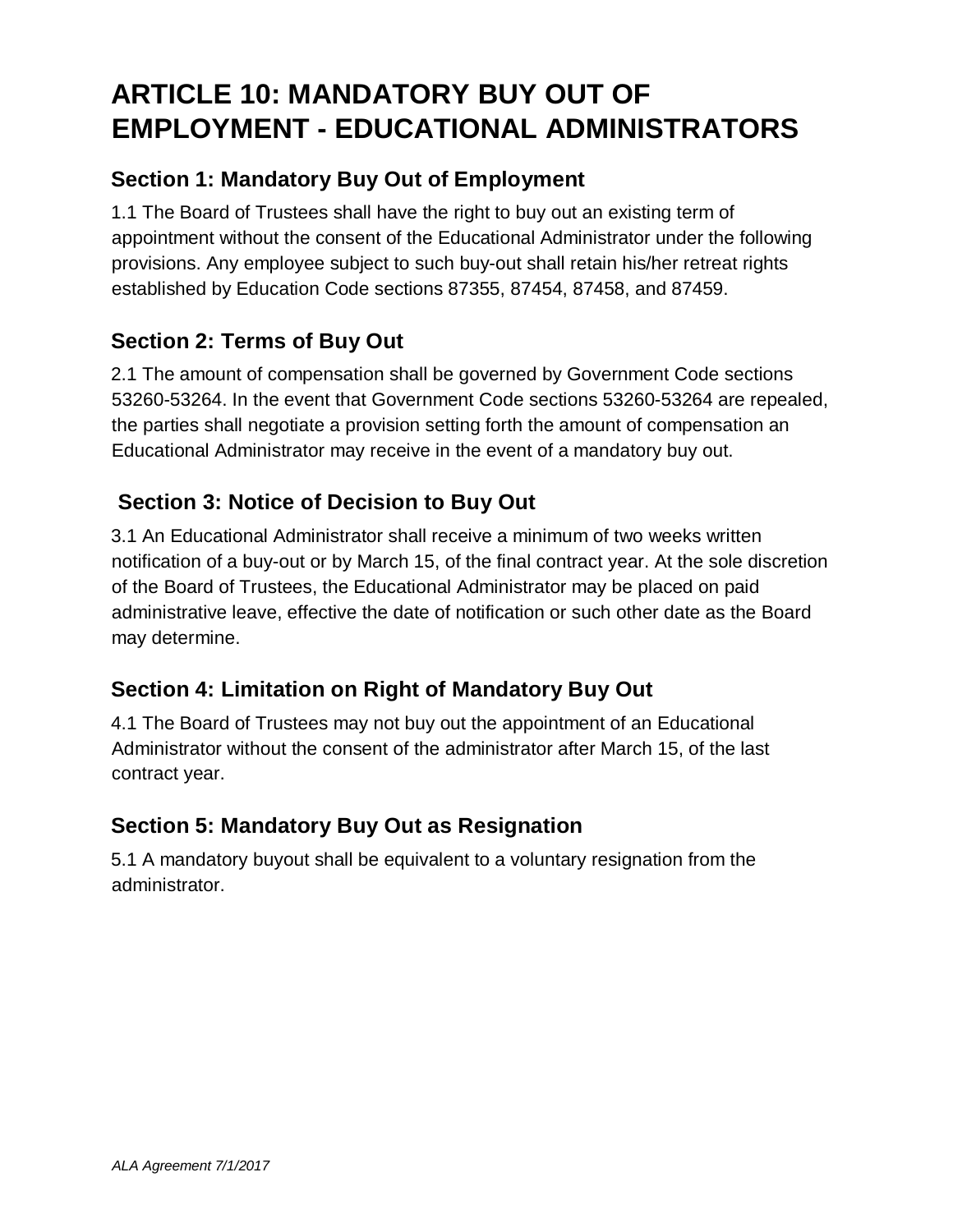# **ARTICLE 11: LENGTH OF INDIVIDUAL EMPLOYMENT APPOINTMENT -- EDUCATIONAL ADMINISTRATORS AND CLASSIFIED MANAGERS**

#### **Section 1: Individual Employment Appointment**

1.1 Educational Administrators shall be employed pursuant to an appointment by the Board of Trustees. The length of employment shall be specified in the Board action approving the appointment of each administrator.

1.2 Classified managers shall be employed pursuant to an appointment by the Board of Trustees.

#### **Section 2: Length of Appointment**

2.1 The length of the first appointment of an Educational Administrator shall be one (1) year from the date of appointment. All subsequent appointments, without a break in service, may be made for up to a three (3) year period. The District may make one (1) year appointments where the performance of the educational administrator is such that the District is unwilling to make a three (3) year appointment. In such cases, the District must provide the educational administrator with the reasons in writing and a remediation plan. The remediation plan should be a plan developed in consultation with the affected manager.

2.2 The length of the first appointment of a Classified Manager shall be one (1) year from the date of appointment. After such time the employee becomes permanent pursuant to California Education Code 88013.

#### **Section 3: Contract Renewal**

3.1 The renewal of an appointment of an Educational Administrator shall be authorized by the Board of Trustees.

#### **Section 4: Non-Renewal of Appointment**

4.1 The failure to renew an appointment of an Educational Administrator may be with or without cause, for any reason not prohibited by law.

#### **Section 5: Notice of Non-renewal**

5.1 On or before March 15 of the final year of an individual appointment, the District shall provide Notice of Non-renewal. Such notice shall be sent by United States mail to the manager's home address on file with the District with a postmark no later than March 15.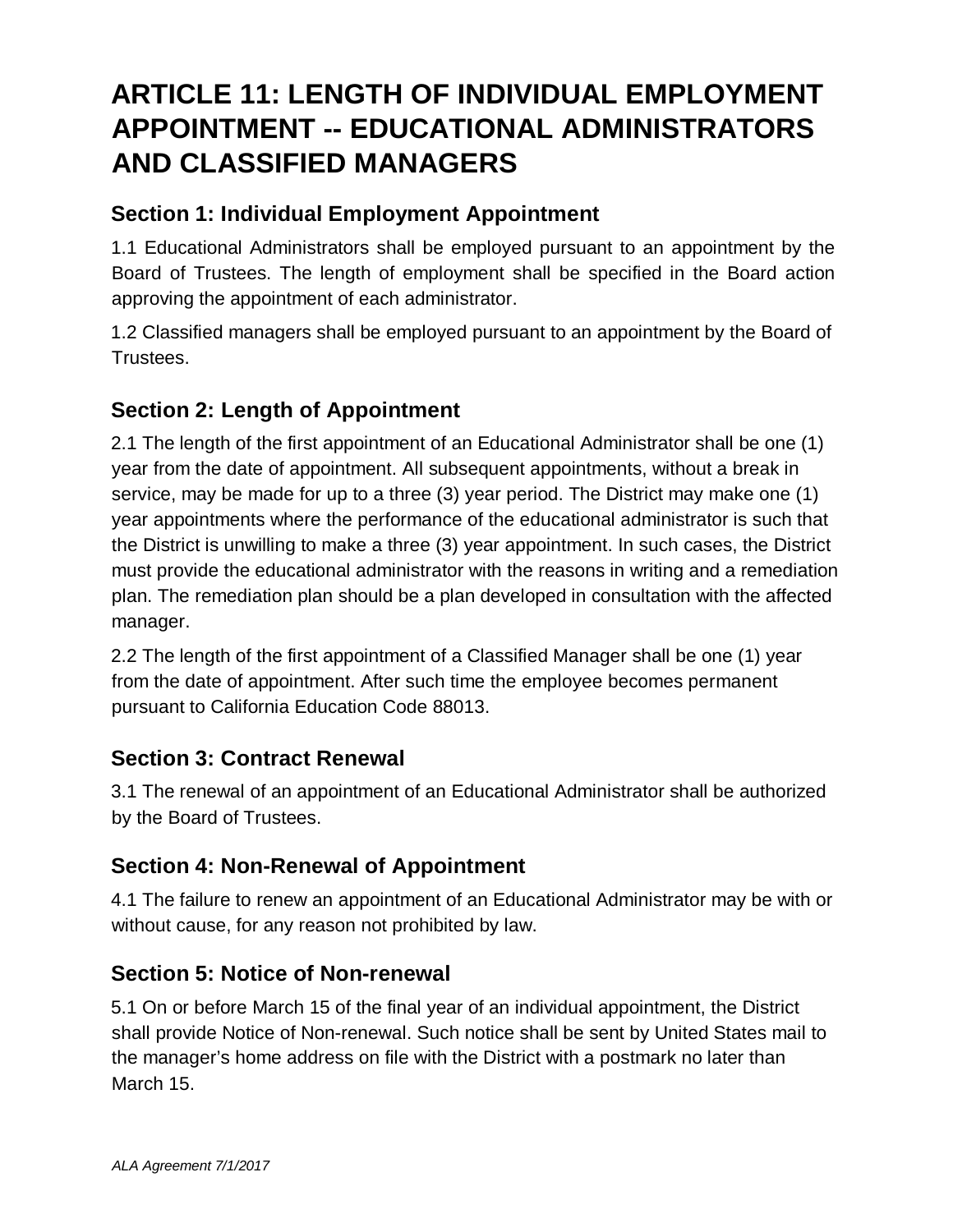5.2 For educational administrators employed under contract longer than one year, California Education Code 72411(b) requires that the notice of non-renewal be given at least six months in advance of the expiration of the appointment or contract.

### **Section 6: Contents of Notice of Non-renewal**

6.1 The Notice of Non-renewal shall state that the Educational Administrator's appointment is not being renewed and the expiration date of the appointment. The following language may be used:

"You are hereby notified that the Board of Trustees will not be renewing your appointment. Your last day of employment as an Educational Administrator is \_\_\_\_\_\_\_\_\_\_\_\_\_\_\_\_\_\_."

**Section 7: Retreat Rights Following Non-Renewal of Appointment** 

7.1 An Educational Administrator whose appointment has not been renewed shall have retreat rights to a faculty position if they meet the requirements as defined in the California Education Code 87458.

### **Section 8: Appeal of Decision Not to Renew Appointment**

8.1 The decision by the Board of Trustees not to renew the appointment of an Educational Administrator cannot be appealed or grieved, except as allowed in the other sections of this agreement. Allegations that an administrator was denied or did not receive specific procedural rights required by the agreement may be grieved. The time to file such a grievance shall commence on the day of mailing of the Notice of Nonrenewal.

# **ARTICLE 12: GRIEVANCE PROCEDURE**

#### **Section 1: General**

1.1 A grievance is a claim by one or more employees in the ALA that there has been a misinterpretation, misapplication, or violation of a provision of this Agreement.

#### **Section 2: Purpose**

2.1 The purpose of the grievance procedure is to attempt to secure an expeditious and equitable solution to a contract interpretation or application problem in a manner consistent with this Agreement.

#### **Section 3: Process**

3.1 The grievance must be initiated by the employee represented by the Advancing Leadership Association within fifteen (15) days of the occurrence of the act or omission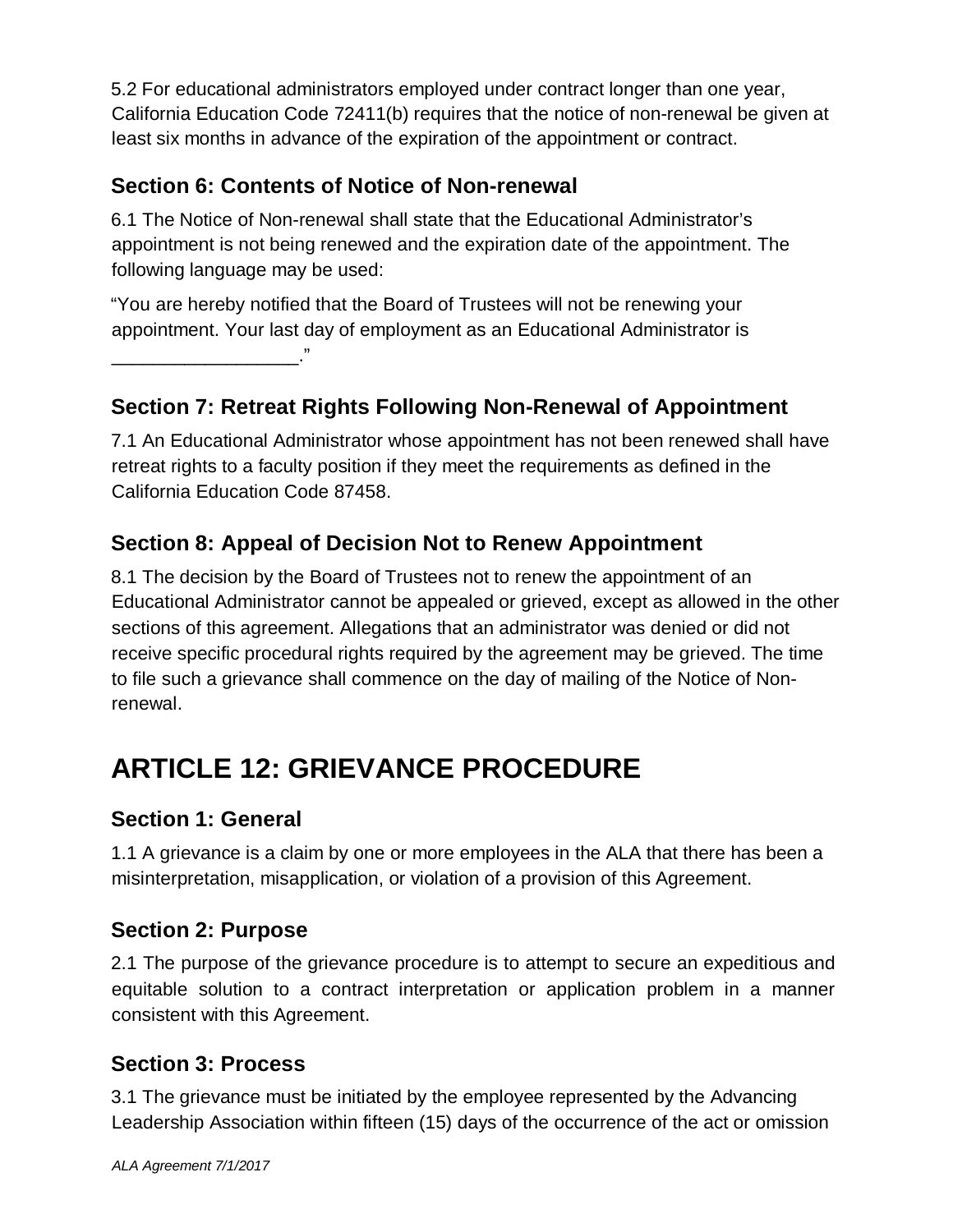giving rise to the grievance or the time when the grievant should have reasonably discovered the events on which the grievance is based. Grievances must be filed with the office of the Vice President of Human Resources.

3.2 A day is defined as any day the administrative offices of the college are open.

3.4 The ALA, either on its own behalf of the affected employees, may initiate a grievance at Step 2 (Formal Level) if it affects employees in more than one location.

#### **Step 1 – Informal Level**

The collaborative process encourages ALA employees to solve the grievance at the lowest level. The informal level is a meeting between the grievant and his/her manager to attempt to resolve the grievance. The employee has the right to ALA representation if requested.

#### **Step 2 – Formal Level**

If there is no satisfactory resolution, the grievant**,** a representative of the ALA (if

requested), and the next level manager will meet to attempt to solve the grievance.

#### **Step 3 – Vice President of Human Resources**

If there is no satisfactory resolution at Step 2, the grievant**,** a representative of the ALA (if requested), the next level manager, and the Vice President of Human Resources or designee will meet to attempt to resolve the grievance.

#### **Step 4 – Superintendent/President Review**

If there is no satisfactory resolution at Step 3, the ALA may request review by the President or designee. If Presidential review does not resolve the issue, then the ALA may proceed to Step 5 – Mediation. If the ALA does not advance the grievance to Step 5 – Mediation, the decision of the President or designee shall be final.

#### **Step 5 – Mediation**

- 1. The impartial mediator shall be selected jointly by the Advancing Leadership Association and the District within ten (10) days of receipt of the written request.
- 2. The fees and expenses of the mediator shall be paid by the District.

#### **Section 5: Timelines and Process Protocols**

5.1 There will be ten (10) days each at Steps 1, 2, and 3 unless consensus is reached to extend the time limits. Request for mediation must be made within ten (10) days of receipt of Presidential review.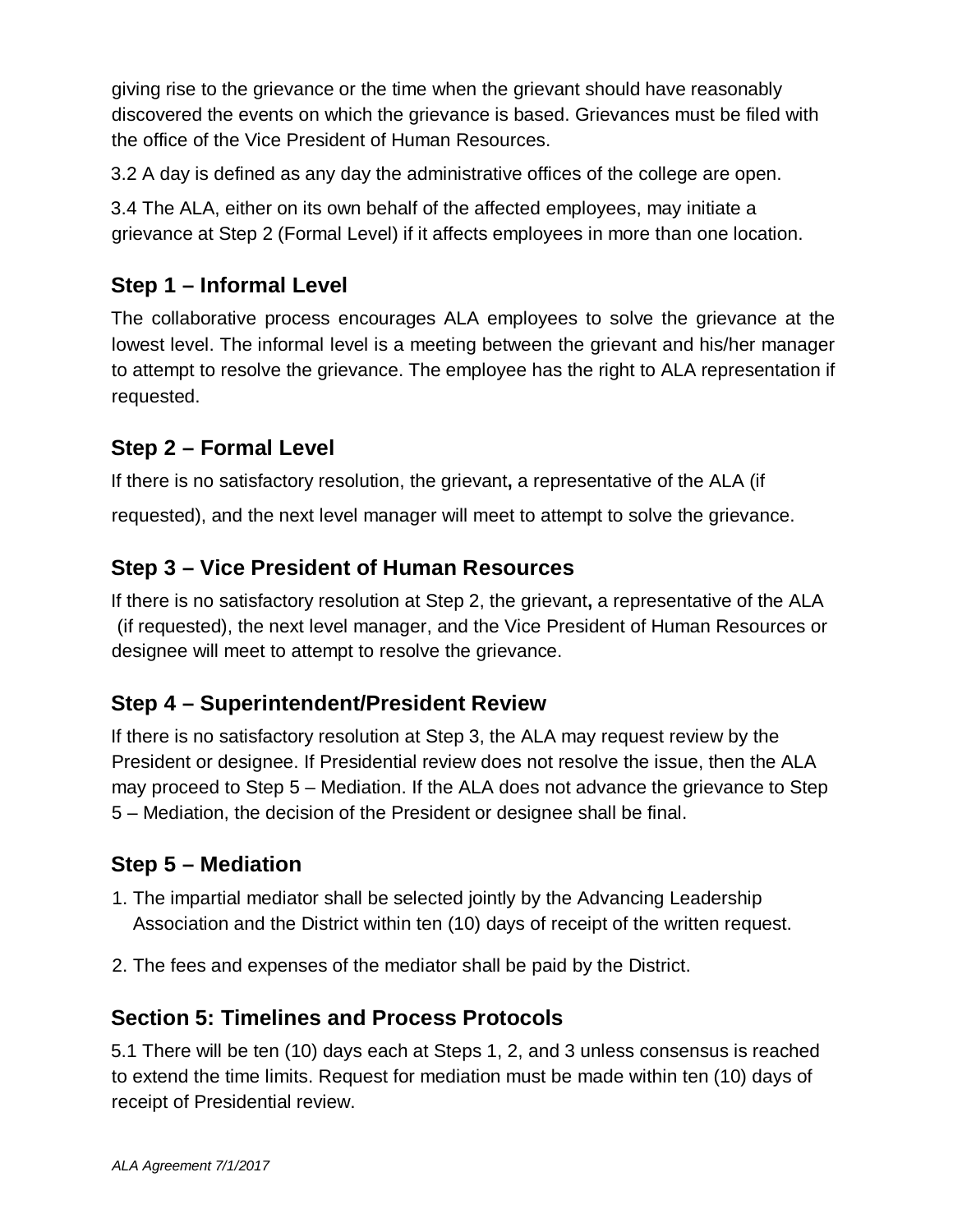### **Section 6: Release Time**

6.1 An employee and his/her designated Advancing Leadership Association representative shall be given reasonable release time when it is necessary to conduct the functions during on-duty time for processing grievances. Consideration will be given to job coverage for such release time.

#### **Section 7: Right to Representation**

7.1 All employees have the right to be represented at all stages of the grievance procedure by representatives of the Advancing Leadership Association.

### **Section 8: Documents and Recordkeeping**

8.1 All documents, communications, and records dealing with the processing of a grievance will be filed in a separate grievance file and will not be kept in the personnel file of any of the participants. Support documents originally contained in personnel files will be returned to the files unless eliminated by the grievance procedure.

# **ARTICLE 13: DISCIPLINE AND DISCHARGE**

#### **Section 1: Board Policy and Administrative Procedure under revision**

Relevant Board Policy and related Administrative Procedures are BP/AP 7365 Discipline – Classified Employees and AP 7250 Academic Employees: Educational Administrators.

# **ARTICLE 14: PERSONNEL FILE**

#### **Section 1: General Provision**

1.1 There shall be one (1) official District personnel file for each manager maintained in the District's Human Resources office. Files will be maintained in accordance with the California Education Code.

#### **Section 2: Usage of Personnel File**

2.1 Only materials in the official District personnel file shall be used in any proceeding affecting the status of the manager's employment with the District.

#### **Section 3: Access to Personnel Files**

3.1 A manager may, by advance request, inspect his/her personnel file in the Human Resources office during normal business hours.

3.2 Personnel files will not be removed from the Human Resources Office.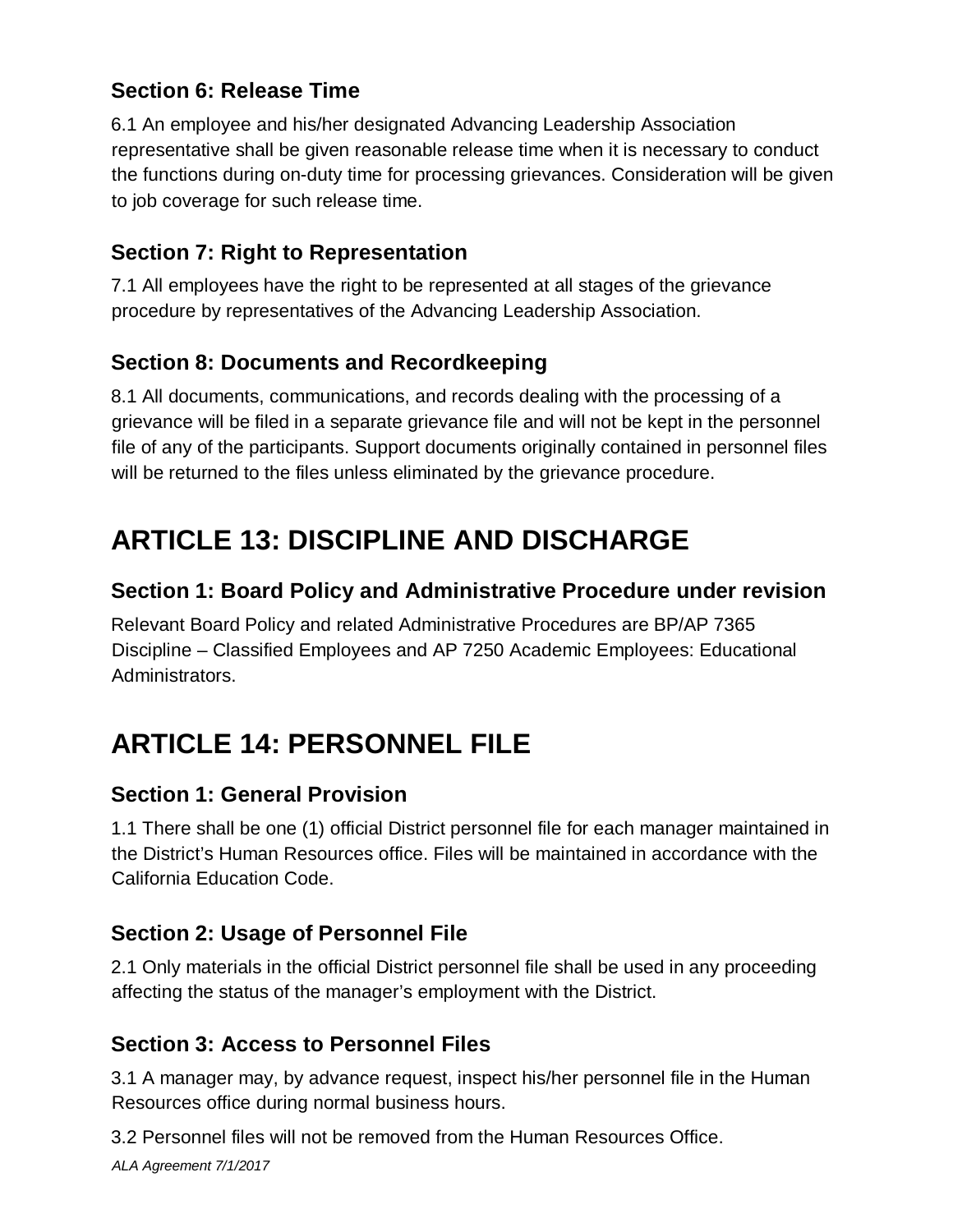# **ARTICLE 15: PROBATIONARY EVALUATION & PROGRESS REPORTS**

#### **Section 1: Probationary Managers**

1.1 Initial probationary period for a new hire or a promotion from the classified unit is 12 months. The probationary period for a promotion within the unit is 6 months.

1.2 During the probationary period after initial hire or after a promotion, the numerically based performance evaluation document and process will be used.

#### **Section 2: Permanent Managers and Educational Administrators**

2.1. A formal progress report will be prepared by supervisor and self-evaluation by manager at least every three years.

2.2 The progress report and the self-evaluation will be reviewed and signed by the area vice president, executive vice president, or President based on one-over-one reporting relationships prior to submission to Human Resources.

2.3 Progress reports are to be prepared by the manager and supervisor simultaneously and shared simultaneously.

2.4 Human Resources will send out the link to the writing guide/prompts 6-8 weeks prior to when the progress reports are due in Human Resources.

### **ARTICLE 16: EARLY RETIREMENT INCENTIVE PROGRAM**

#### **Section 1: Eligibility**

1.1 A person must have rendered 15 years of service with the SBCCD and be at least age 55. Five years of that service requirement shall be immediately preceding retirement.

1.2 "Regular" service with the District is defined as service in paid status and shall exclude all hourly casual employment.

#### **Section 2: Medical**

2.1 The District will contribute the specified premium amount for the retiree's District group medical and dental plan up to a maximum of \$5,755 annually.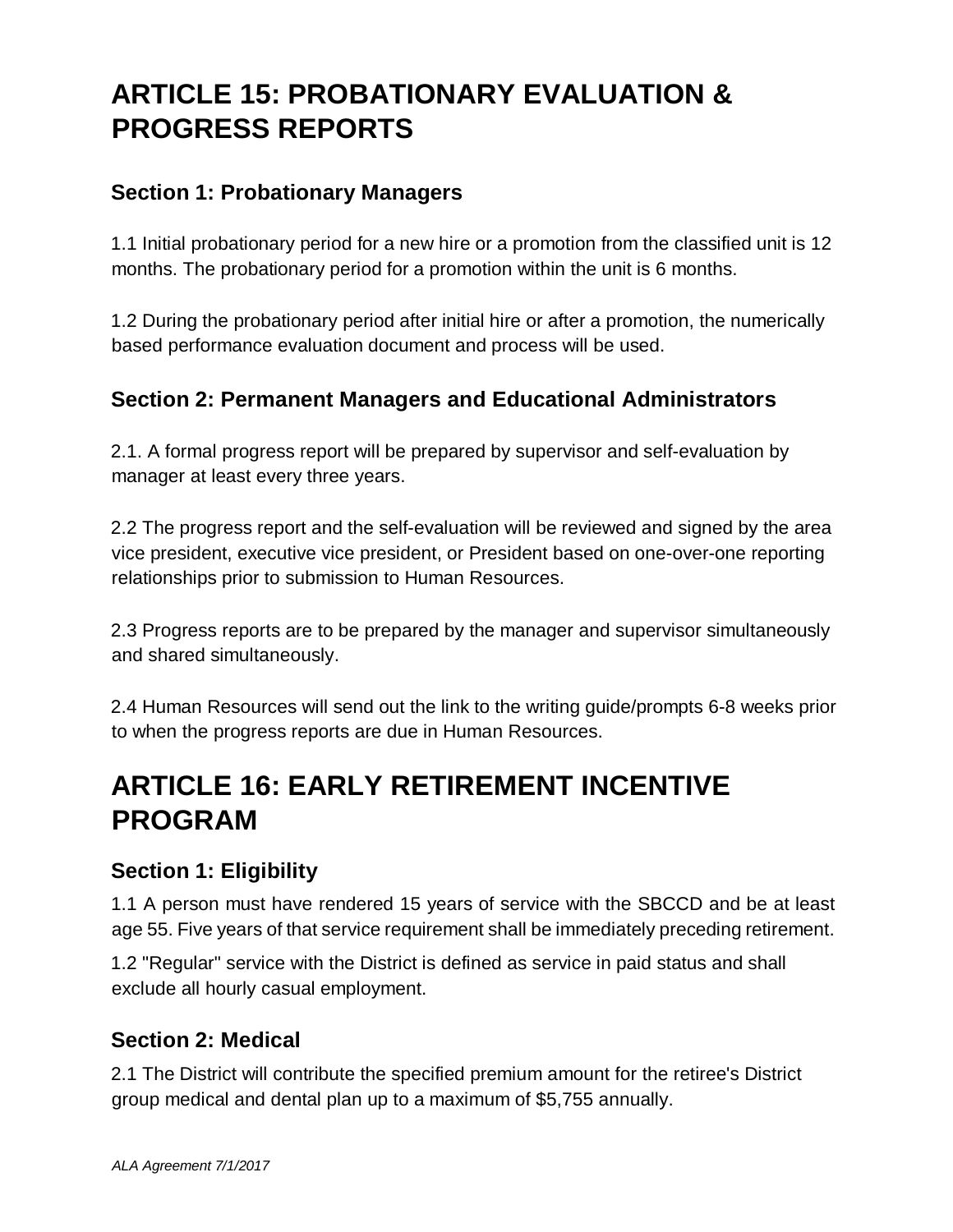2.2 This sum shall be prorated for those normally assigned less than full-time at the time of retirement, in accordance with District policy.

2.3 District contributions shall continue until the retiree reaches age 65 or the date of the retiree's death, whichever is earlier.

2.4 Upon the death of a retiree participating in the early retirement program, a surviving spouse and/or eligible dependents enrolled in the District health insurance program at the time of the employee's death may remain in the District's medical and dental plans indefinitely, so long as they meet the eligibility rules and pay the premiums for such coverage. The District will provide the retiree's District contribution until the date the retiree would have reached age 65 or for 6 months from the date of death whichever is less.

#### **Section 3: Employment with the District**

As part of the District's Early Retirement Incentive Program, the District may employ Group retirees on a part-time basis in accordance with the provisions and limitations of Section 23919 of the Education Code and CALPERS/CALSTRS.

# **ARTICLE 17: DOMESTIC PARTNER COVERAGE PROCEDURES**

#### **Section 1: Eligibility**

1.1 Santa Barbara City College will provide benefits for Domestic Partners of the same or opposite sex and dependent children of Domestic Partners as follows:

A domestic partnership shall be established when both persons file a Declaration of Domestic Partnership with the Secretary of State and, at the time of filing, all of the following requirements are met:

- a. Both persons have a common residence.
- b. Neither person is married to someone else or is a member of another domestic partnership with someone else that has not been terminated, dissolved, or adjudged a nullity.
- c. The two persons are not related by blood in a way that would prevent them from being married to each other in this state.
- d. Both persons are at least 18 years of age.
- e. Either of the following:
	- 1) Both persons are members of the same sex.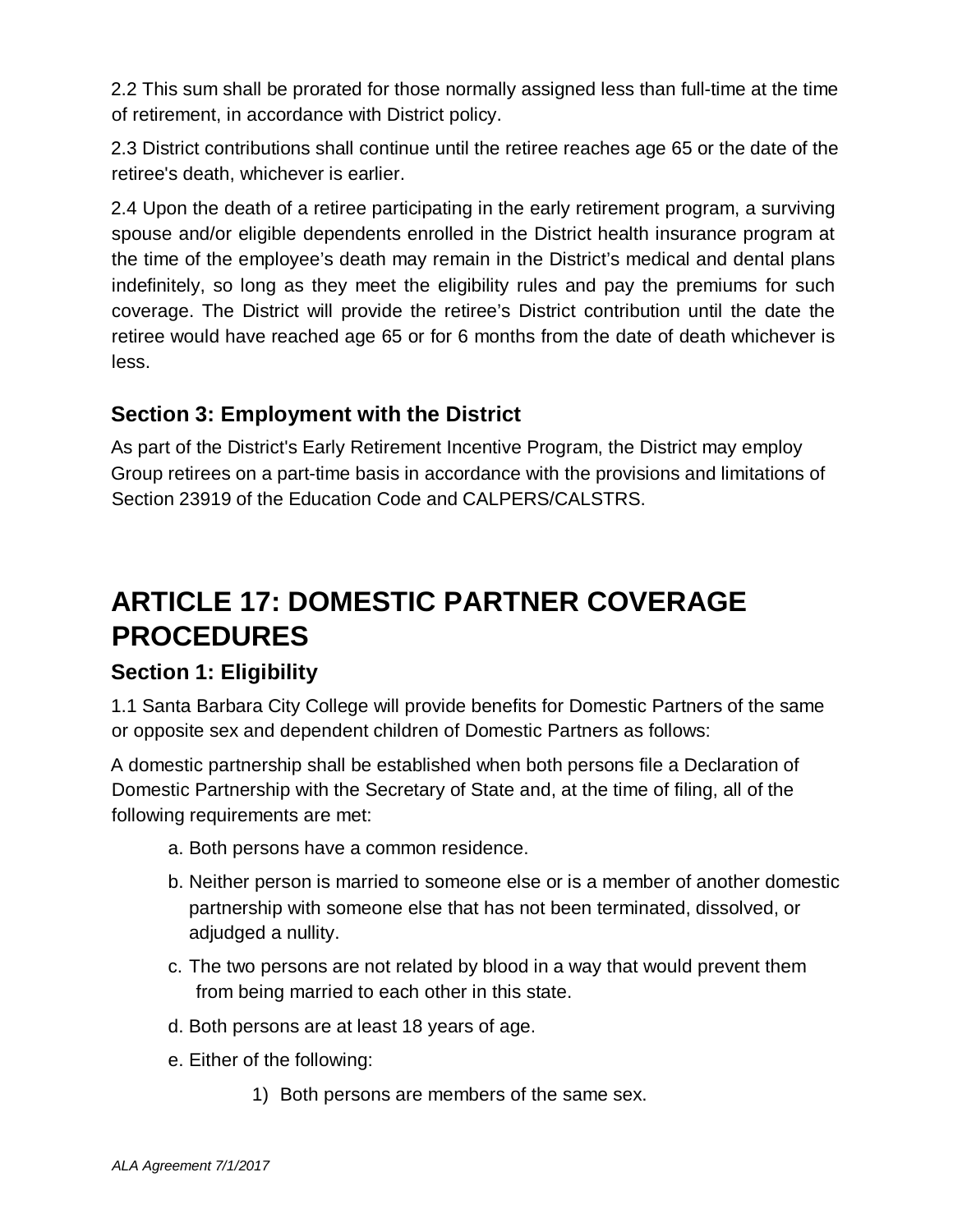- 2) One or both of the persons meet the eligibility criteria under Title II of the Social Security Act as defined in 42 U.S.C. Section 402(a) for old age insurance benefits or Title XVI of the Social Security Act as defined in 42 U.S.C. Section 1381 for aged individuals. Notwithstanding any other provision of this section, persons of opposite sex may not constitute a domestic partnership unless one or both of the persons are over the age of 62.
- f. Both persons are capable of consenting to the domestic partnership. Children of a Domestic Partner are eligible for enrollment on the same basis, and subject to the same requirements as stepchildren of eligible employees.

2. Documentation required to receive Domestic Partner Coverage: In order to receive benefits as a Domestic Partner, the employee and the Partner must:

- a. Submit proof that you have registered with the California Secretary of State
- b. Complete and sign Domestic Partner medical and/or dental enrollment form(s).

#### **Section 2: Documentation**

2.1 Documentation Required for Change in Status of Domestic Partner Coverage

The employee must notify Human Resources in writing within thirty (30) calendar days of any change in the status of a Domestic Partnership. In the event the facts attested to in the Declaration of Domestic Partnership no longer hold true due to termination of the relationship, death of a Domestic Partner, marriage to the Domestic Partner or any other cause, the employee must file a State of California Termination form with the Human Resources Office for adjustment in coverage, and mail a copy of that affidavit to the Domestic Partner. After a termination of an existing Domestic Partner's coverage, a subsequent Declaration of a new Domestic Partner cannot be filed until six (6) months after written notification of termination has been filed. Domestic Partners and their dependents are eligible for continuation of coverage under the federal COBRA law or state law regarding continuing coverage under California Labor Code Section 2800.2 and attendant California statutes.

#### **Section 3: Enrollment Deadlines**

3.1 Employees currently employed, who later establish a Domestic Partnership eligible for coverage, have thirty (30) calendar days after becoming eligible to apply for coverage or must wait until the next open enrollment period to apply. New employees hired after the original effective date of these Procedures, who have a Domestic Partner eligible for coverage, have thirty (30) calendar days after applying for coverage in which to submit required paperwork or must wait until the next open enrollment period to apply.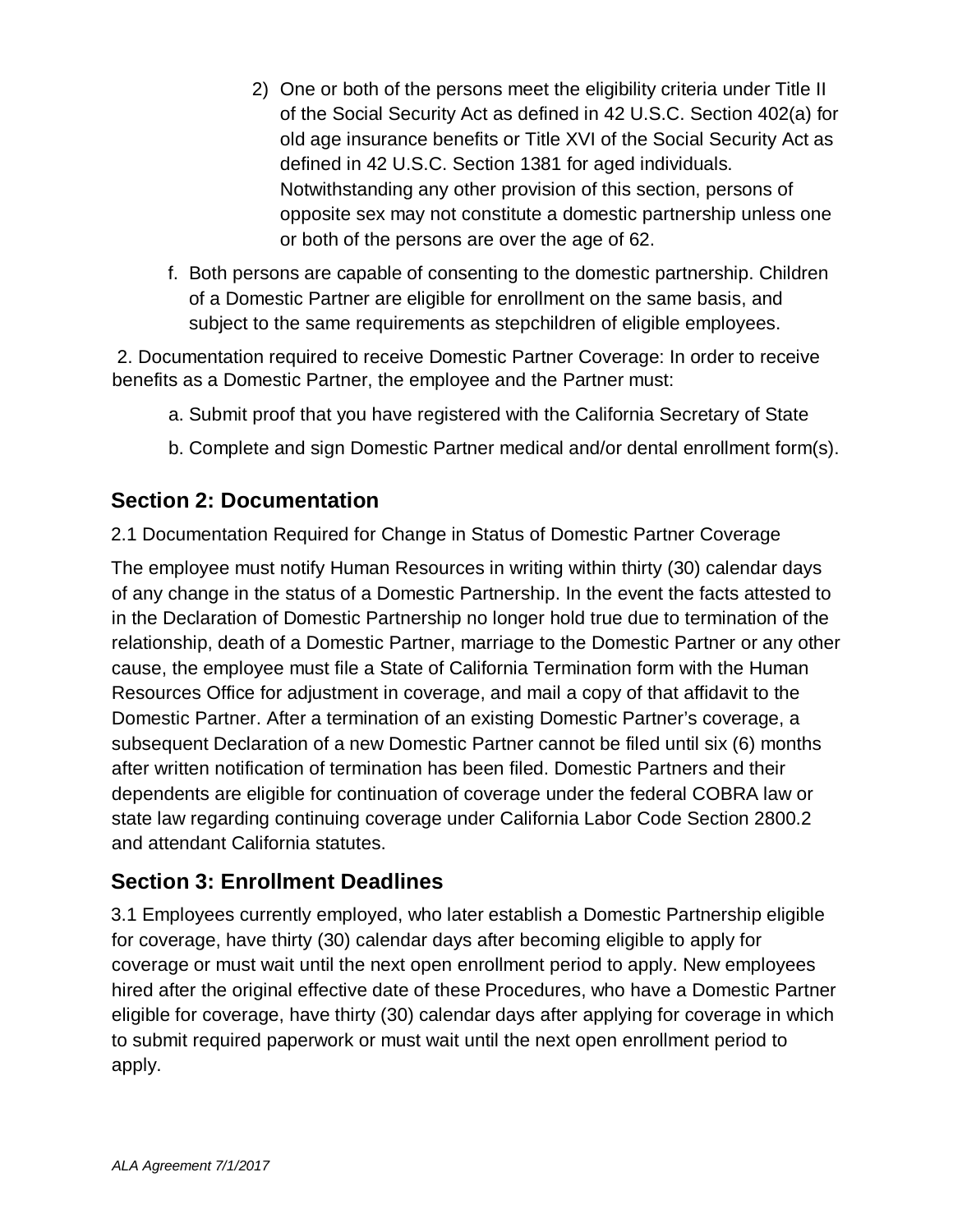3.2 An employee will not be required to wait unit the next open enrollment period if the employee can demonstrate that he or she is applying late because the Domestic Partner lost coverage previously applicable on a different benefit plan.

3.3 Premium Payment / Tax Consequences The value of the Domestic Partner coverage is considered additional compensation to the employee. Therefore the value of that additional coverage is subject to federal and state taxes as well as all other payroll deductions. STRS / PERS will not be withheld from or credited to this additional amount. The employee is responsible for covering the cost of the premium of the Domestic Partner and the Domestic Partner's child(ren). If covering the Domestic Partner and the Domestic Partner's child(ren) increases the premium, the difference will be paid from the employee's wages as an after-tax payroll deduction. If the addition of the Domestic Partner and the Domestic Partner's child(ren) does not increase the current premium, then the value of the health coverage for the Domestic Partner and the Domestic Partner's child(ren) will be reported as taxable income to the employee. If the difference between the increase in the three-tier rate structure is less than the value of the health coverage for the Domestic Partner, the increased amount will be an after-tax payroll deduction and the difference will be included in the employee's includible income. The includible income will be reported on the employee's W-2.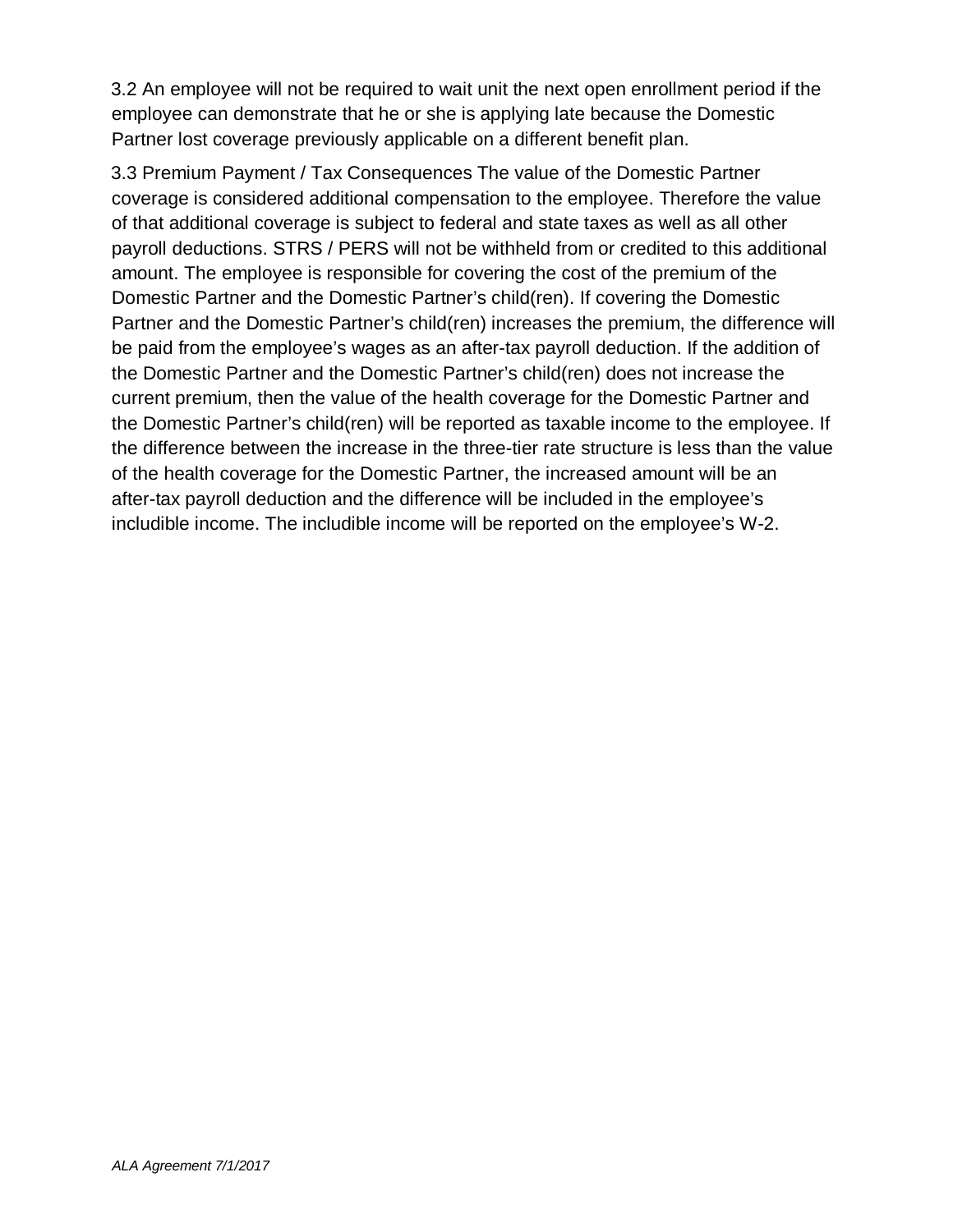# **APPENDIX A: Tuition Reimbursement**

#### **Procedures for Advanced Degree Study**

The agreement between the ALA and the District states: "With supervisor approval, provide reimbursement for tuition education expenses up to \$2,000 per year to complete courses that lead to an accredited degree related to the job."

A maximum pool of \$20,000 per year is available for this purpose.

#### **Procedures:**

A committee of three persons elected by the ALA will oversee the implementation of this reimbursement program. These individuals will serve for a period of three years at which time there will be another election.

ALA members wishing to submit reimbursement requests must do so by October 1 for fall tuition reimbursement, and by March 1 for winter/spring tuition reimbursement.

Up to 50% of the pool (\$10,000) will be allocated in the fall, and up to 50% of the pool (\$10,000) will be allocated in the spring. If the amount of applicants' reimbursement requests exceeds the amount of money available, the available funds will be divided equally among the qualifying applicants. If the amount of applicants' reimbursement requests is less than the amount of money available for fall, excess monies can be applied to spring reimbursements even if that results in more than 50% being disbursed in the spring.

Eligible ALA members who do not receive their full \$2,000 reimbursement for the year may carry over unmet reimbursement requests for a following year.

An ALA member is eligible to apply for a maximum of 4 years of tuition reimbursement while employed by the College. Unmet carryover requests do not count toward the 4 year maximum.

All reimbursement requests must be for study at fully accredited institutions.

Appeals may be made to a committee consisting of the Executive Vice President, Educational Programs, the Vice President, Human Resources, and the Vice President, Business Services. The decision by the Vice Presidents will be final.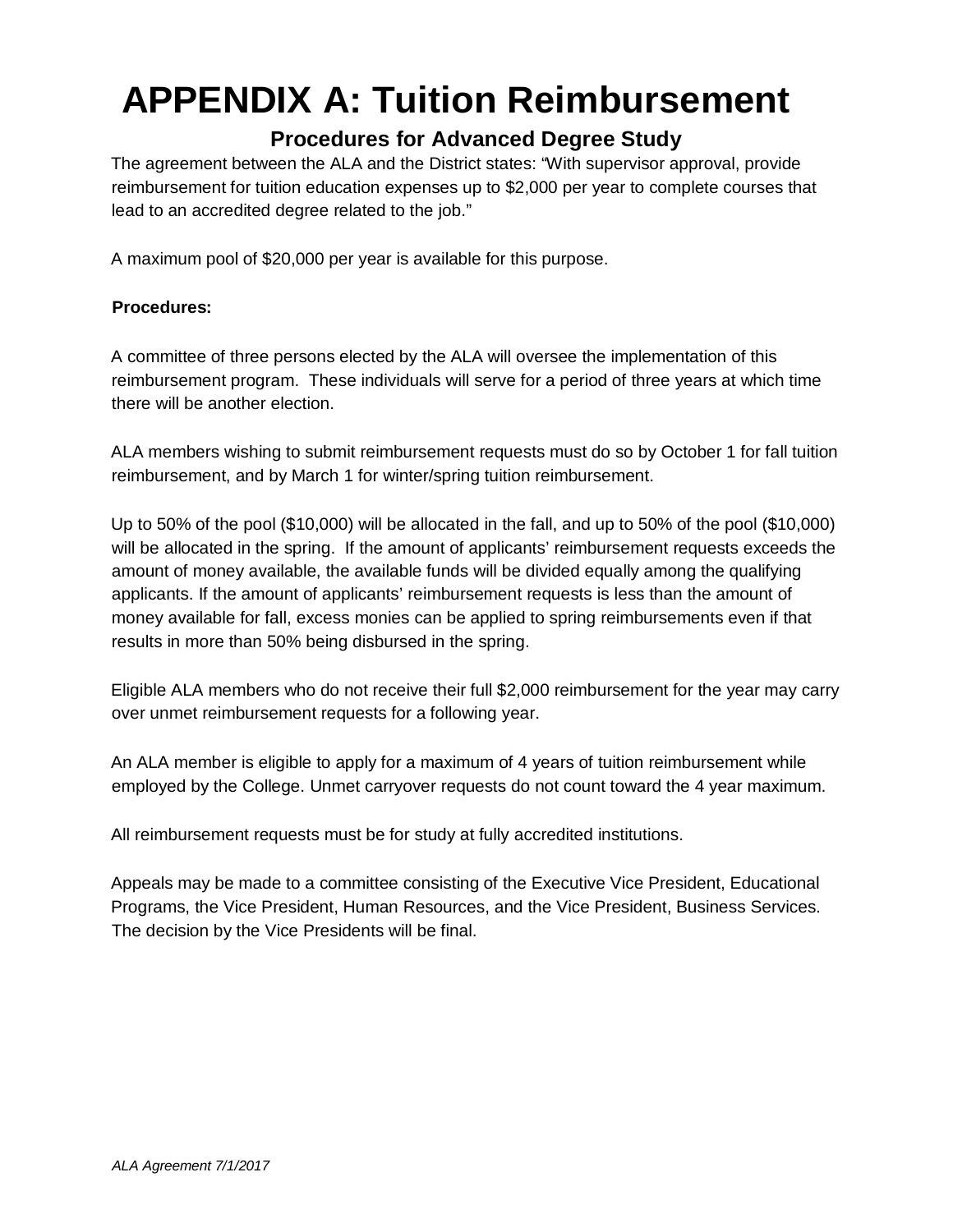# **APPENDIX B: HEALTH AND WELFARE BENEFITS**

1. The District will provide for each full-time eligible ALA member up to the following sum of money for payment of premiums for mandatory health and welfare benefits. This amount shall be prorated for eligible unit members who work less than full-time, but half-time or more. These District allocation sums are effective October 1, 2017:

| <b>Medical Coverage Waiver</b> | \$2,000  |
|--------------------------------|----------|
| Single                         | \$8,816  |
| Two-party                      | \$16,893 |
| Family                         | \$23,679 |

Any excess cost will be the responsibility of the employee.

- 2. Mandatory health and welfare benefits will include:
	- a. The District medical plan (except for verified comparable spousal coverage)
	- b. The District life insurance plan
	- c. The District income protection plan, which will be provided at a payment rate of two-thirds of an employee's regular salary, up to a maximum of \$5,000 per month
	- d. The District dental plan (minimum coverage is employee only), provided however, dental insurance is not required if the employee waives medical insurance (per Section 2(a) above).
- 3. If the total cost of the mandatory benefits is less than the District's contribution, the unit member relinquishes that unused amount (except for waivers).
- 4. A flexible benefits plan (as defined in Internal Revenue Code Section 125) consisting of options for premium conversion, unreimbursed medical expenses, and dependent care will be available for employees choosing to participate. Monthly service fees for each employee's flexible benefit plan account will be paid by the participating employee.
- 5. The Benefits Committee is responsible for the selection of the different benefit programs. If the total cost of the mandatory benefits is more than the District's contribution limits set forth above, then the eligible ALA member shall be individually responsible for the difference.
- 6. ALA members who regularly work more than twenty (20) or more hours per week shall be eligible to participate in the District's tax sheltered annuity plan (403b) program. The District shall as permitted by law continue to permit employees on medical plan waivers to purchase tax-sheltered annuities from District funds after mandatory benefits are purchased.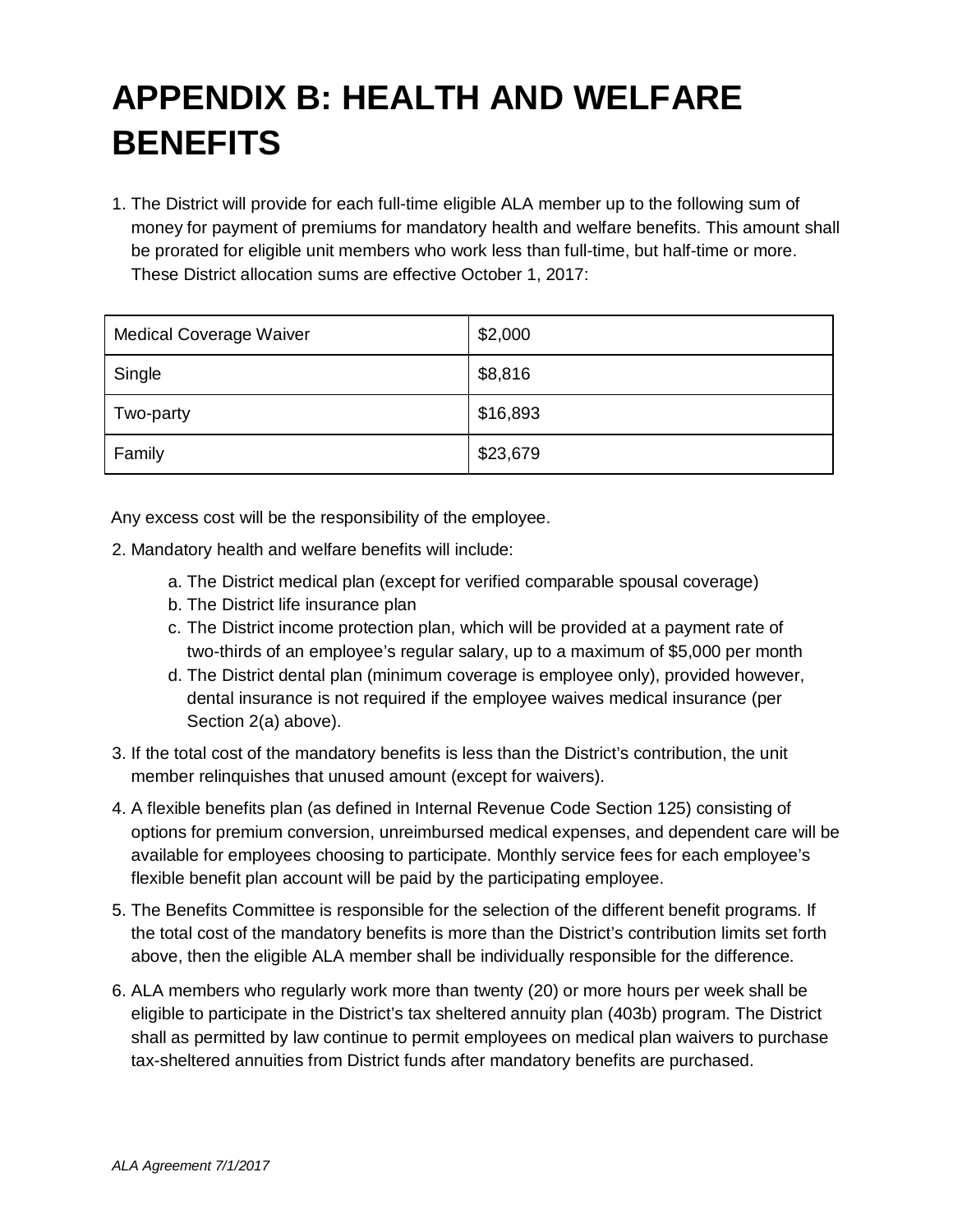# **APPENDIX C**

# **ALA Reclassification Request Process and Procedure**

#### **Definitions:**

"Classification" means that each position in the classified service shall have a designated title, a regular minimum number of assigned hours per day, days per week, and months per year, a specific statement of the duties required to be performed by the employee in each such position, and the regular monthly salary ranges for each such position.

"Reclassification" means the upgrading of a position to a higher classification as a result of the gradual accretion of new duties and responsibilities over time, since the last approved reclassification of this position.

#### **Reminders:**

The position will be reviewed, not the person serving in the position. Positions are classified, incumbents are not.

Reclassification should not be viewed as a reward for superior services, a reward for longevity or the qualifications of the incumbent. A classification structure is not intended to serve as a reward, recognition or promotional system.

Assuming duties on one's own authority does not constitute a basis for reclassification.

Cross-training, learning new duties, or assisting other employees on an occasional basis is encouraged but will not be considered a basis for reclassification.

An increase in workload is not a basis for a reclassification.

#### **Procedure:**

*ALA Agreement 7/1/2017*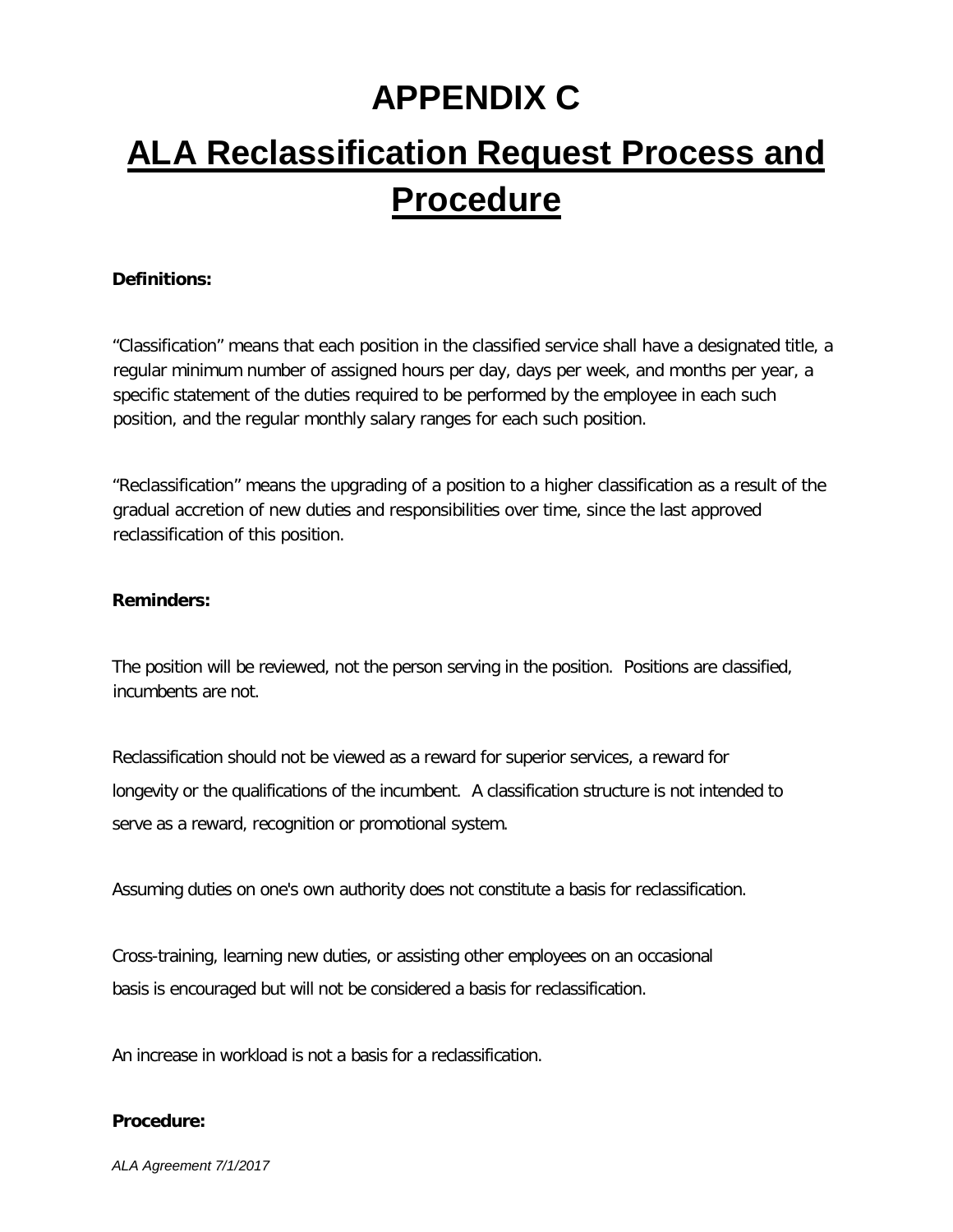The first window period for submission of reclassification requests to HR will be the month of October, 2017. Going forward, the deadline for reclassification requests will be established annually by the **Reclassification Review Panel**. Employees shall be notified in a timely way prior to the annual window period.

The request for reclassification is initiated by the employee. The Vice President - Human Resources must receive a completed "Reclassification Request Form" in order for the reclassification request to be considered. Upon receipt, a copy of the employee request form and the manager review form will be sent to the manager for review and input. Reclassification request forms received after the close of the annual window period can not be considered and will be returned to the initiator.

#### **Reclassification Review Process:**

The Vice President - Human Resources shall facilitate the review process, serve as a resource to the panel, and serve as a panel member. The **Reclassification Review Panel** will be composed of two additional managers recommended by the VP-HR and approved by the Superintendent/President, and ALA leadership and three additional CSEA representatives, appointed by the CSEA Chapter Executive Committee.

To avoid conflicts of interest, **Panel** members may not submit a request for reclassification consideration for their own position while serving as a **Panel** member. Management **Panel** members cannot vote in the review process for positions in their immediate area of supervision.

The **Panel** shall review written reclassification request forms (described above), and may request other supporting documents, and may hear presentations from the employee, immediate manager, and/or reviewing manager.

The **Panel** will review the documents, consider oral presentations and discussions, analyze information presented about additional responsibilities against the employee's existing classification description. Based on this information, the **Panel** may determine:

- a) modifications to the classification description as described by the employee and manager do not merit reclassification consideration or
- b) new responsibilities are of sufficient magnitude to warrant reclassification consideration.

If a new classification is indicated, the Vice President – HR will complete the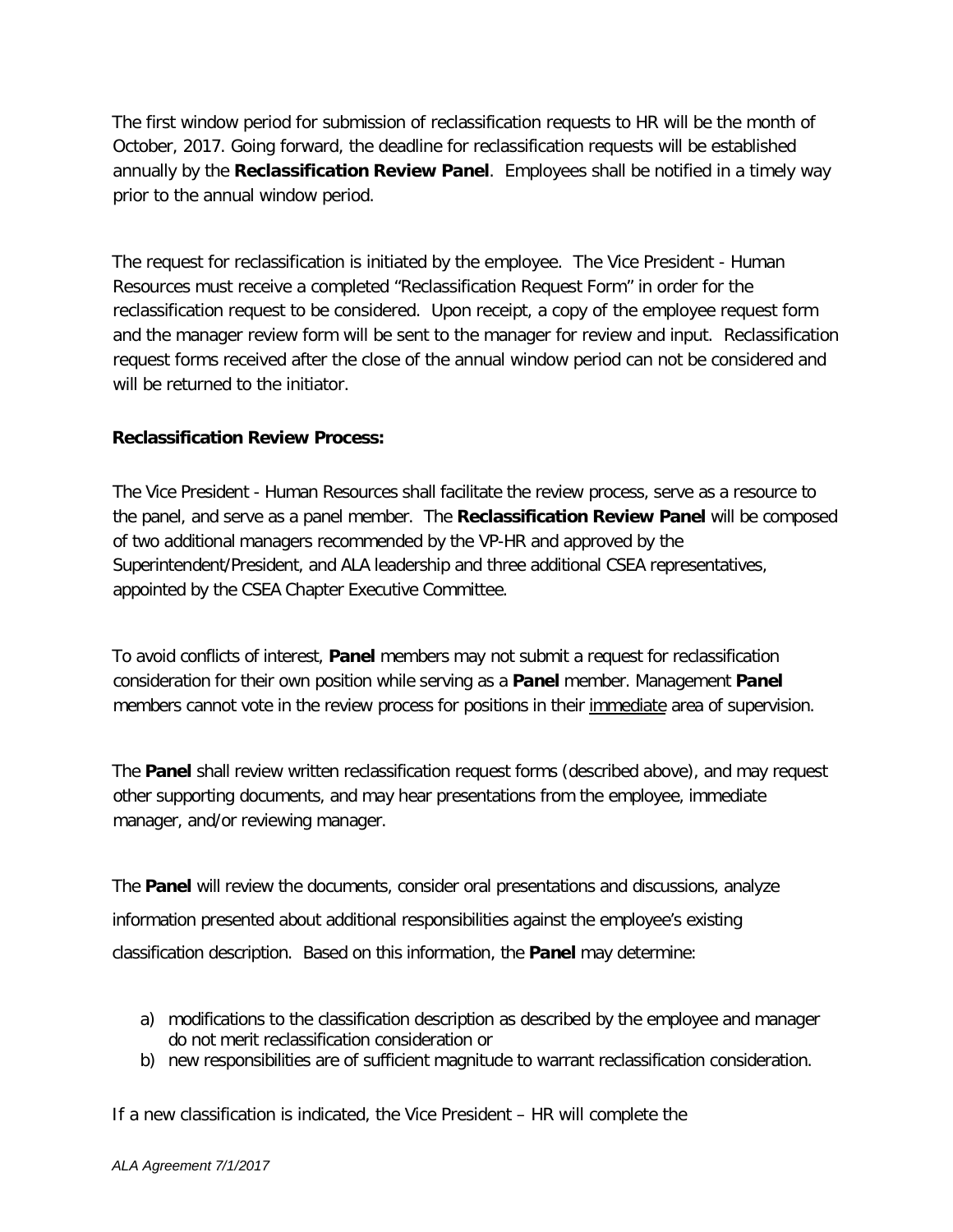classification study and salary analysis consistent with the Ewing Factor System and submit it to the **Panel** for agreement. These Panel recommendations will be reviewed by the Superintendent/President before being advanced to the Board consent agenda.

#### **Recommendations for Salary Changes:**

Incumbents shall be placed on the new salary level consistent with standards agreed upon between Santa Barbara City College and ALA Leadership.

Except, if the recommendation results in a recommendation for a lower salary level, the current incumbent(s) will be grandpersoned at the higher, existing salary level. In no reclassification circumstance will an incumbent experience a salary reduction.

#### **Appeal Process for Denied Reclassification Request:**

The employee may appeal the **Panel** decision by requesting to meet with the **Panel** to present his/her justification face-to-face. If this meeting fails to change the decision of the **Panel**, the decision of the **Panel** is final.

An employee whose position has been reclassified is ineligible for subsequent reclassification in that position for a period of two years from the effective date of such reclassification. An employee whose application for reclassification is denied is ineligible for reconsideration on the basis of the same or similar justifications in the succeeding annual reclassification cycle following the denial.

#### **Action and Effective Date:**

Reclassification requests that result in changes to the classification description and/or job title shall become effective as soon as the Board of Trustees approves the revised classification description and/or job title. Reclassification requests that result in a salary upgrade will become effective no later than the first day of the month following Board approval and authorization. There will be no retroactive compensation consideration.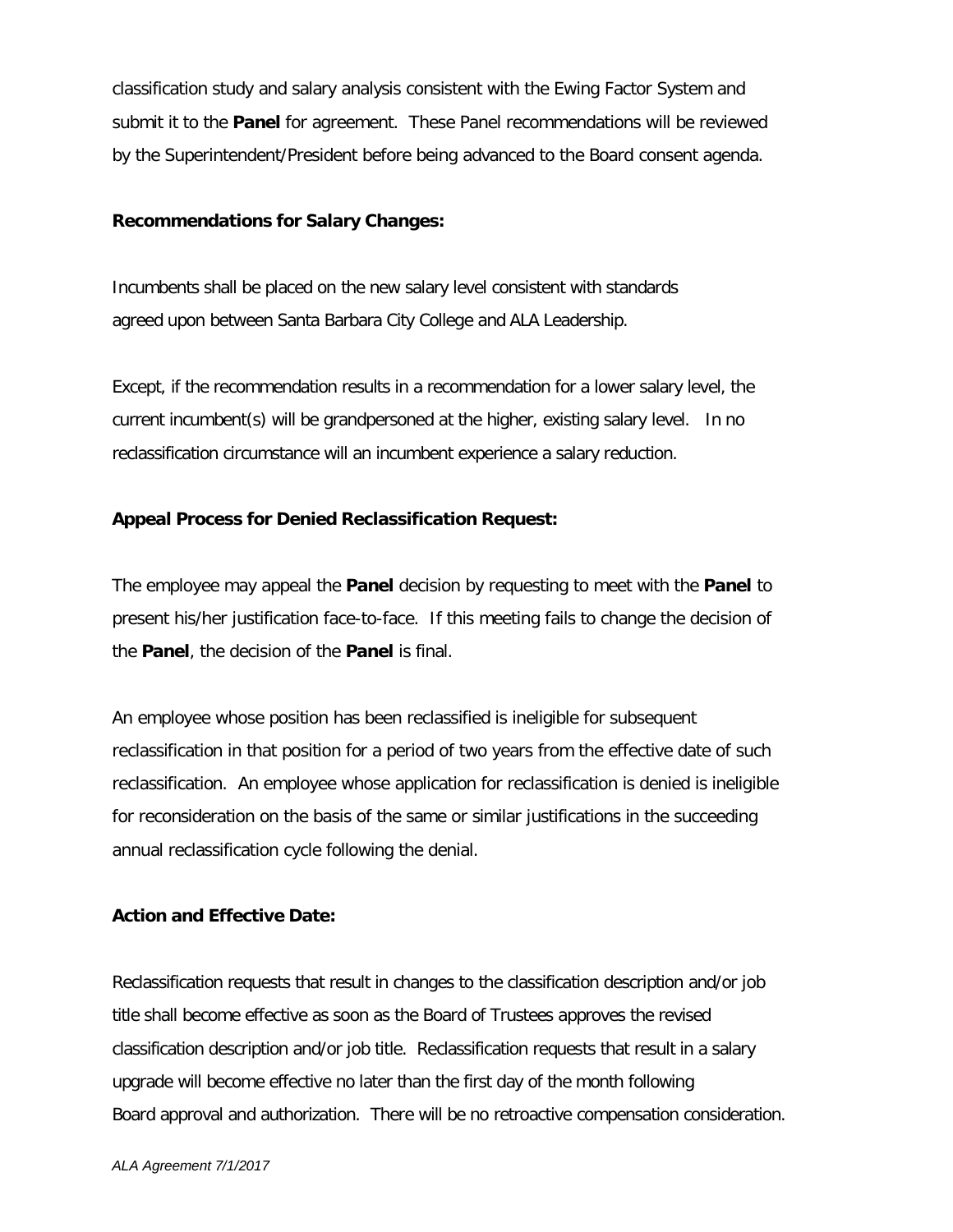# ALA RECLASSIFICATION REQUEST FORM

#### TO BE COMPLETED BY EMPLOYEE

|           | MANAGER: ___________________________________DEPARTMENT: ________________________                                               |  |  |  |
|-----------|--------------------------------------------------------------------------------------------------------------------------------|--|--|--|
| $\bullet$ | Indicate the duties you are performing on an on-going basis which you believe to be outside of your current<br>classification. |  |  |  |
|           |                                                                                                                                |  |  |  |
|           | (Attach additional pages if necessary)                                                                                         |  |  |  |
| ٠         | When did you begin performing these outside duties on an on-going basis?                                                       |  |  |  |
|           |                                                                                                                                |  |  |  |
|           |                                                                                                                                |  |  |  |
| ٠         | Approximately what percentage of time do you spend performing each outside duty?                                               |  |  |  |
|           |                                                                                                                                |  |  |  |
|           |                                                                                                                                |  |  |  |
|           | Indicate the duties that you are no longer performing because the outside duties are expected of you.                          |  |  |  |
|           |                                                                                                                                |  |  |  |
|           |                                                                                                                                |  |  |  |
|           | Approximately what percentage of time do these outside duties represent?                                                       |  |  |  |
|           |                                                                                                                                |  |  |  |

 $\overline{a}$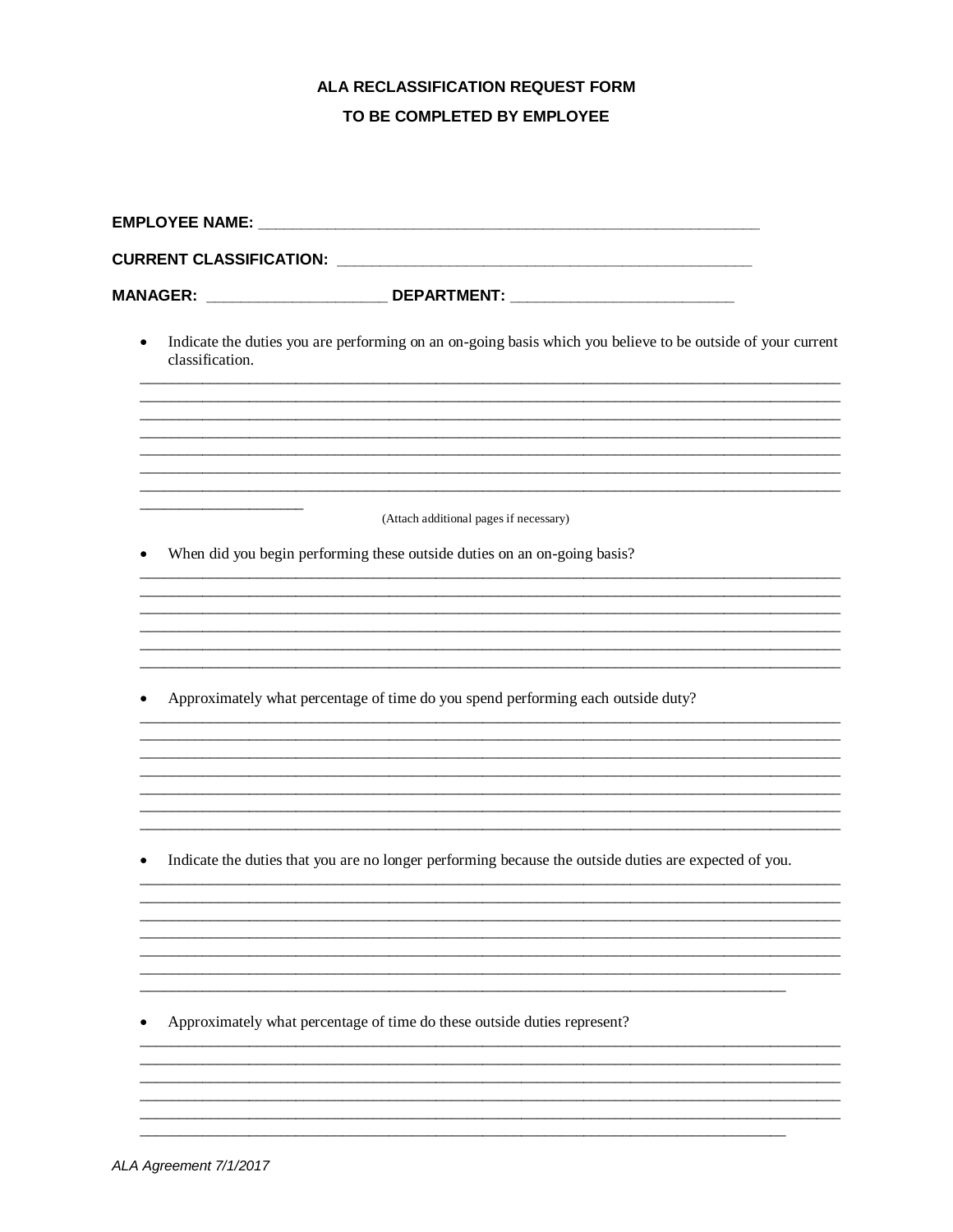| How do these outside duties affect the qualifications (knowledge, abilities, education, experience, licenses) |
|---------------------------------------------------------------------------------------------------------------|
| for your classification?                                                                                      |

• How do these outside duties change your overall responsibility and authority?

• In your opinion, is there an existing classification that adequately describes (an 80% match) your current duties and responsibilities?\*

<u> 1989 - Johann Johann Harry Harry Harry Harry Harry Harry Harry Harry Harry Harry Harry Harry Harry Harry Harry</u> 

If so, what is the name of this classification? If not, what would you suggest for this proposed new classification?\*

\* This determination will be made by the Reclassification Review Panel, but your opinion about this is important.

Employee's Signature

Date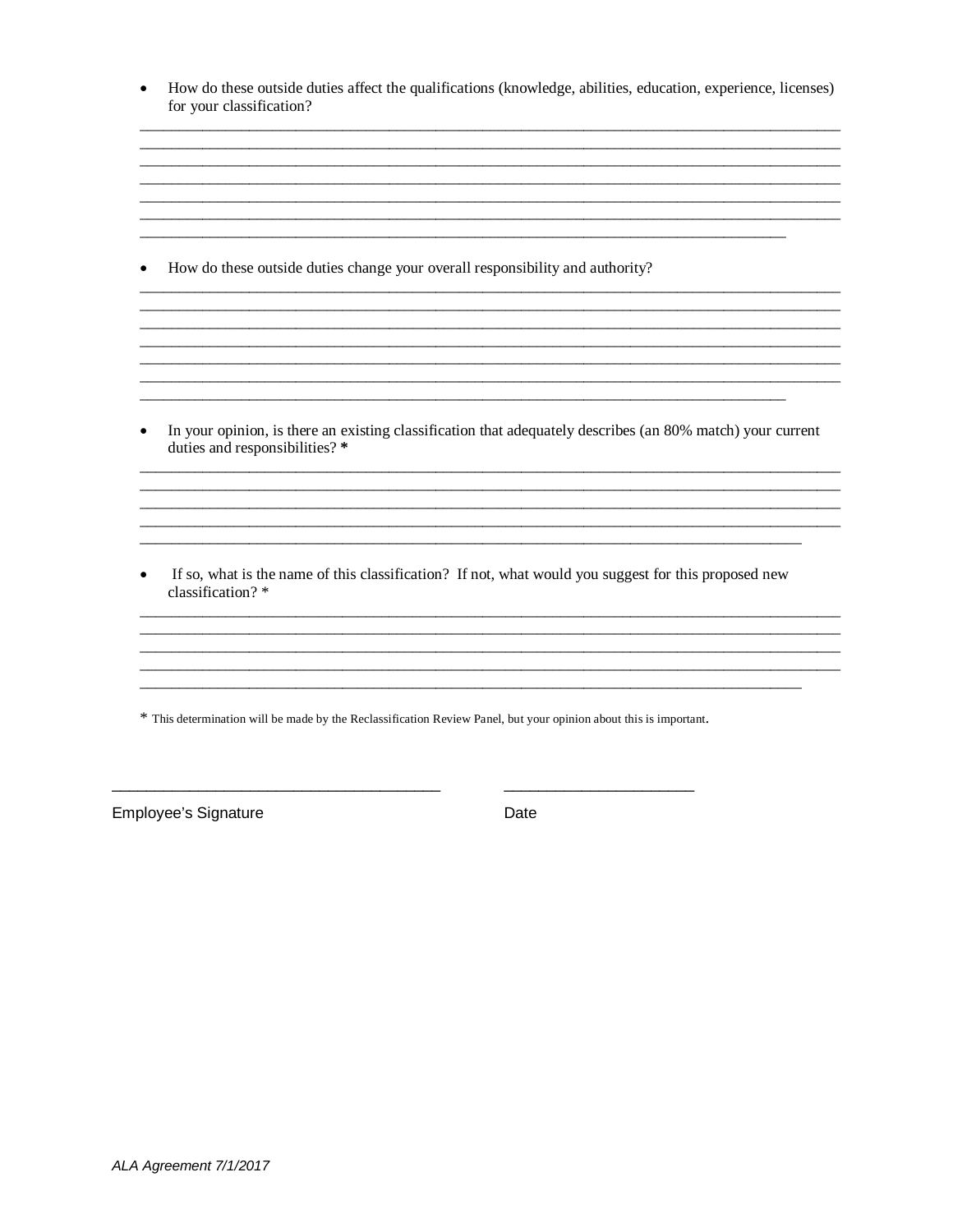#### **RECLASSIFICATION REQUEST MANAGER'S REVIEW AND INPUT FORM** TO BE COMPLETED BY MANAGER

Name of employee requesting reclassification consideration: \_\_\_\_\_\_\_\_\_\_\_\_\_\_\_\_\_\_\_\_\_

How long have you been the manager of this employee? \_\_\_\_\_\_\_\_\_\_\_\_\_\_\_\_\_\_\_\_\_\_\_\_\_\_\_\_

Do you agree that the employee is performing the additional duties indicated on this form?

 $\Box$  Yes  $\Box$  No

Do you agree that these new duties have been performed by the employee consistent with the date/timing indicated?

 $\Box$  Yes  $\Box$  No

If you do not agree, please explain your disagreement:

Comments/additional information for Panel consideration: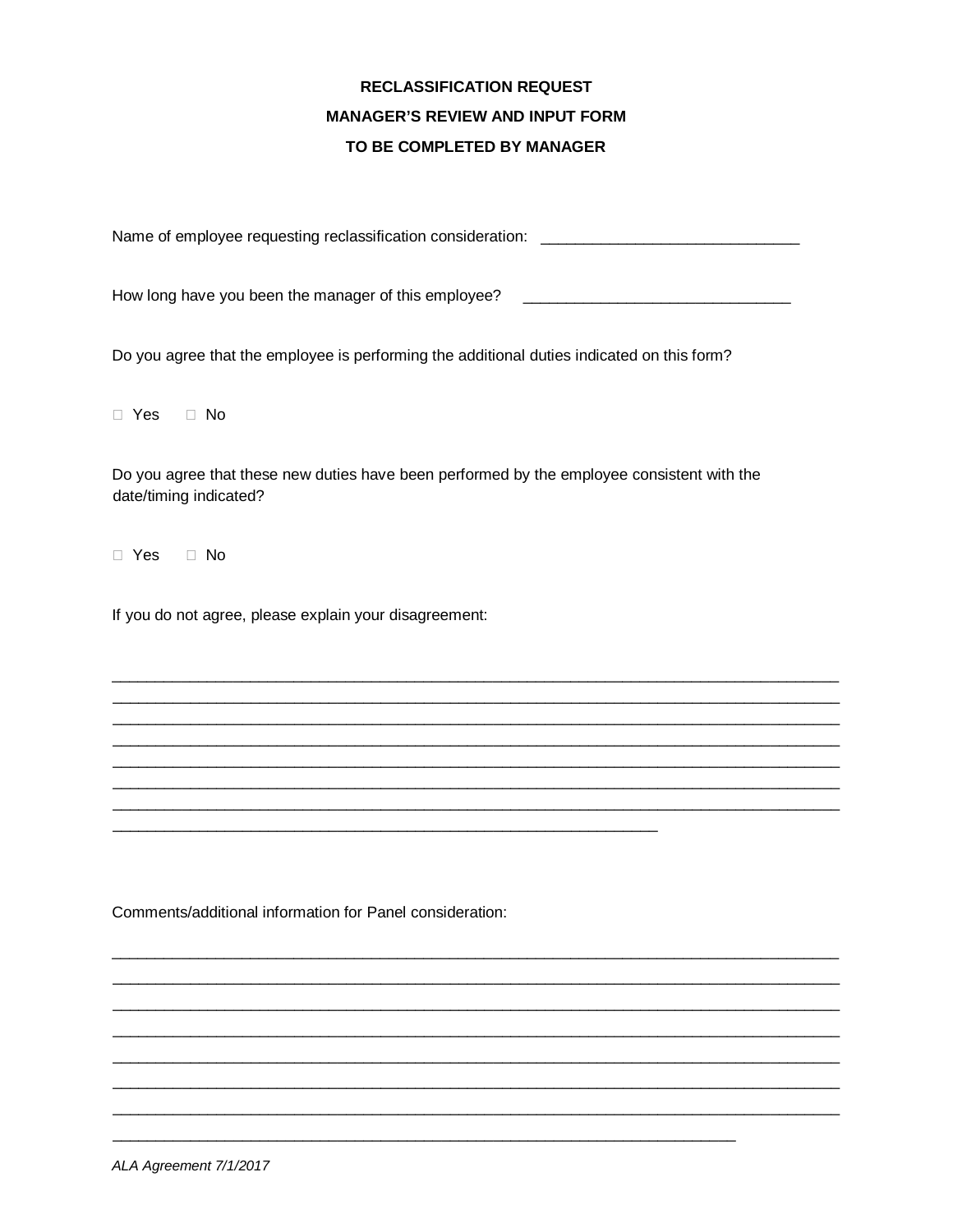| Manager's Signature           | Date |  |
|-------------------------------|------|--|
| Reviewing Manager's Signature | Date |  |
| VP/EVP's Signature            | Date |  |